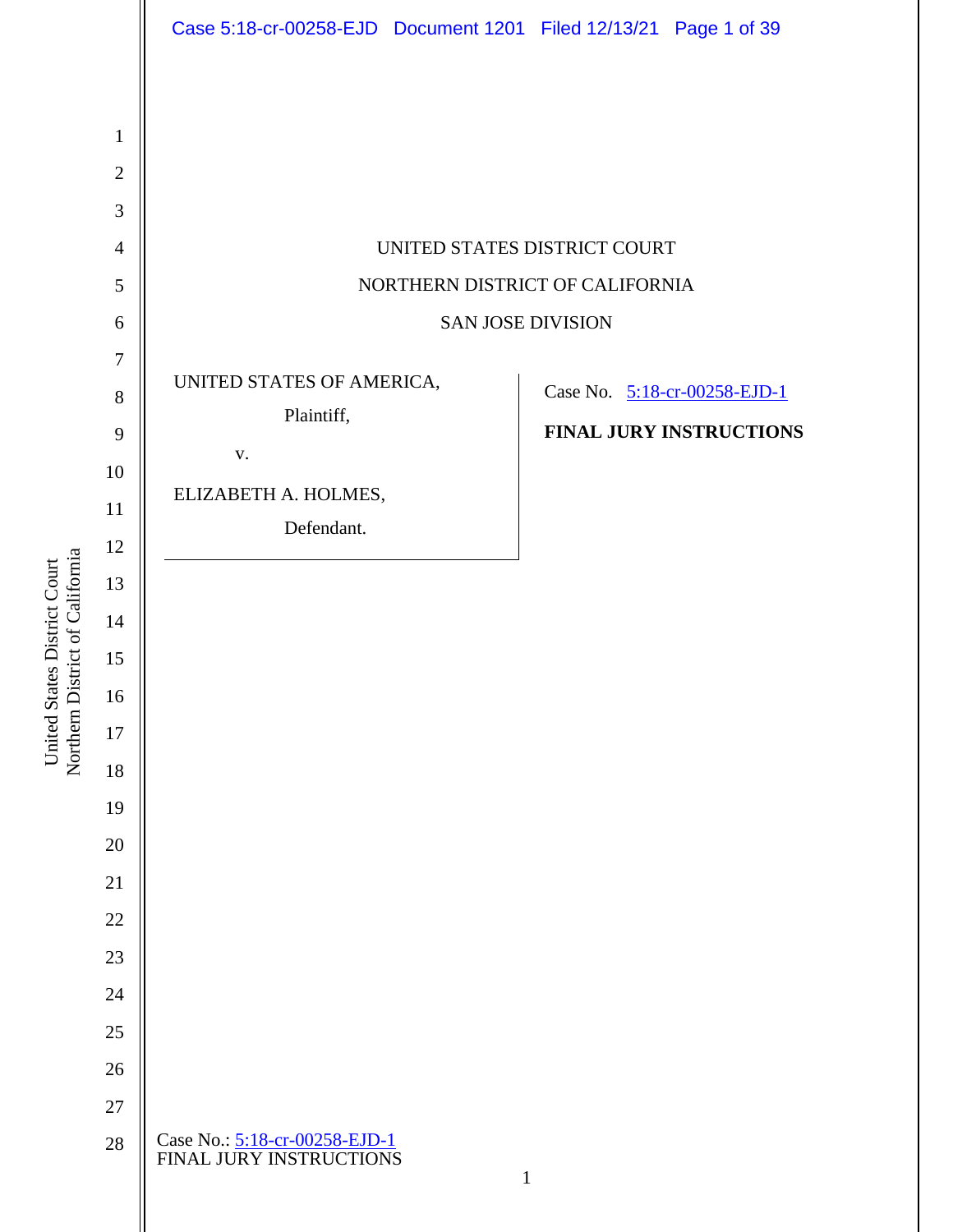13

14

15

16

17

18

19

20

21

22

23

24

25

26

27

## **JURY INSTRUCTION NO. 1 DUTIES OF JURY TO FIND FACTS AND FOLLOW LAW**

Members of the jury, now that you have heard all the evidence, it is my duty to instruct you on the law that applies to this case. A copy of these instructions will be available in the jury room for you to consult.

It is your duty to weigh and to evaluate all the evidence received in the case and, in that process, to decide the facts. It is also your duty to apply the law as I give it to you to the facts as you find them, whether you agree with the law or not. You must decide the case solely on the evidence and the law. Do not allow personal likes or dislikes, sympathy, prejudice, fear, or public opinion to influence you. You should also not be influenced by any person's race, color, religious beliefs, national ancestry, sexual orientation, gender identity, gender, profession, celebrity, economic circumstances, or position in life or in the community. Also, do not allow yourself to be influenced by personal likes or dislikes, sympathy, prejudice, fear, public opinion, or biases, including unconscious biases. Unconscious biases are stereotypes, attitudes, or preferences that people may consciously reject but may be expressed without conscious awareness, control, or intention. You will recall that you took an oath promising to do so at the beginning of the case.

You must follow all these instructions and not single out some and ignore others; they are all important. Please do not read into these instructions or into anything I may have said or done any suggestion as to what verdict you should return—that is a matter entirely up to you.

Case No.: [5:18-cr-00258-EJD-1](https://ecf.cand.uscourts.gov/cgi-bin/DktRpt.pl?327949) FINAL JURY INSTRUCTIONS 28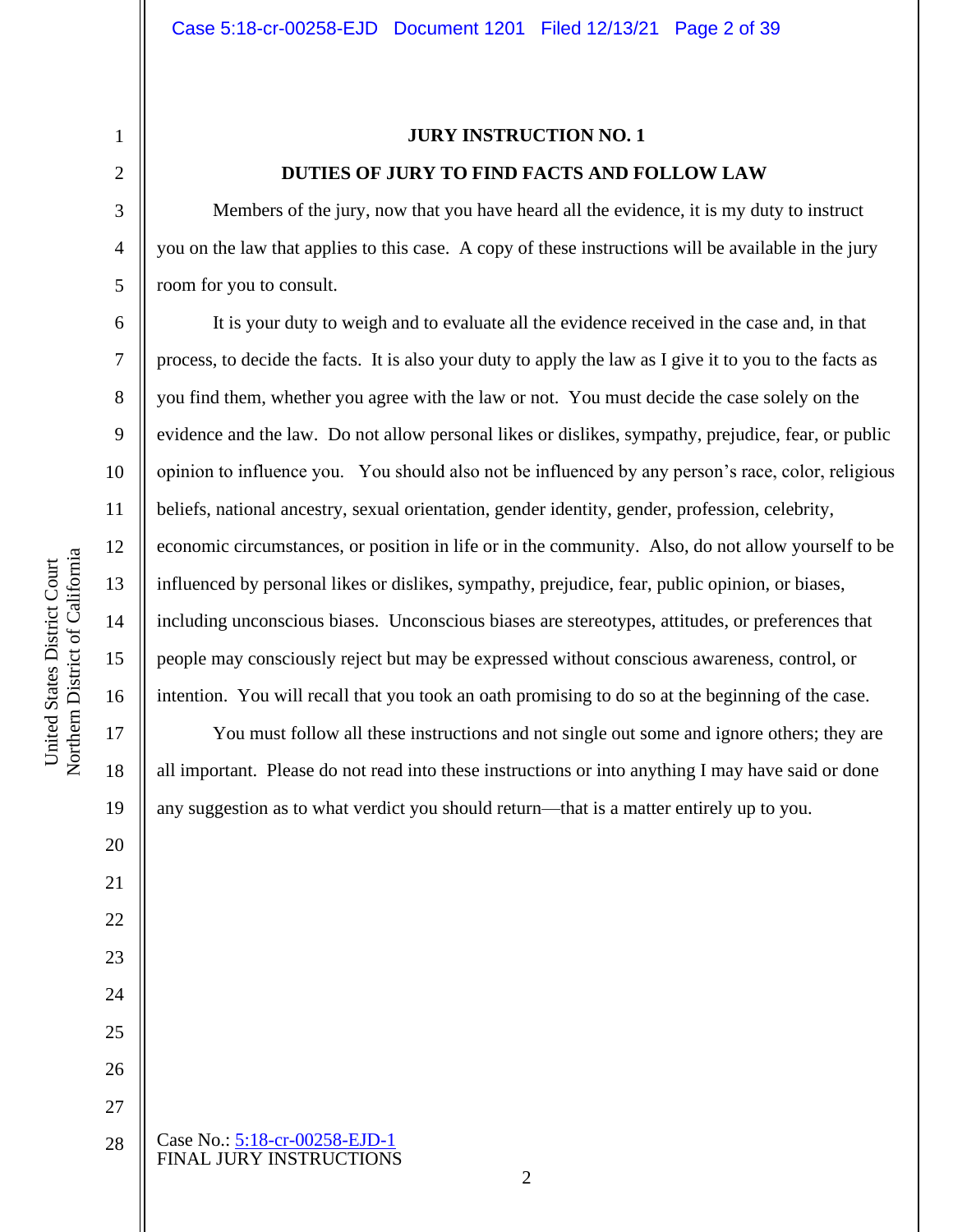Case No.: [5:18-cr-00258-EJD-1](https://ecf.cand.uscourts.gov/cgi-bin/DktRpt.pl?327949) FINAL JURY INSTRUCTIONS **JURY INSTRUCTION NO. 2 CHARGE AGAINST MS. HOLMES NOT EVIDENCE—PRESUMPTION OF INNOCENCE—BURDEN OF PROOF** The indictment is not evidence. Ms. Holmes, the defendant, has pleaded not guilty to the charges. Ms. Holmes is presumed to be innocent unless and until the government proves her guilty beyond a reasonable doubt. In addition, Ms. Holmes does not have to testify or present any evidence. Ms. Holmes does not have to prove innocence; the government has the burden of proving every element of the charges beyond a reasonable doubt.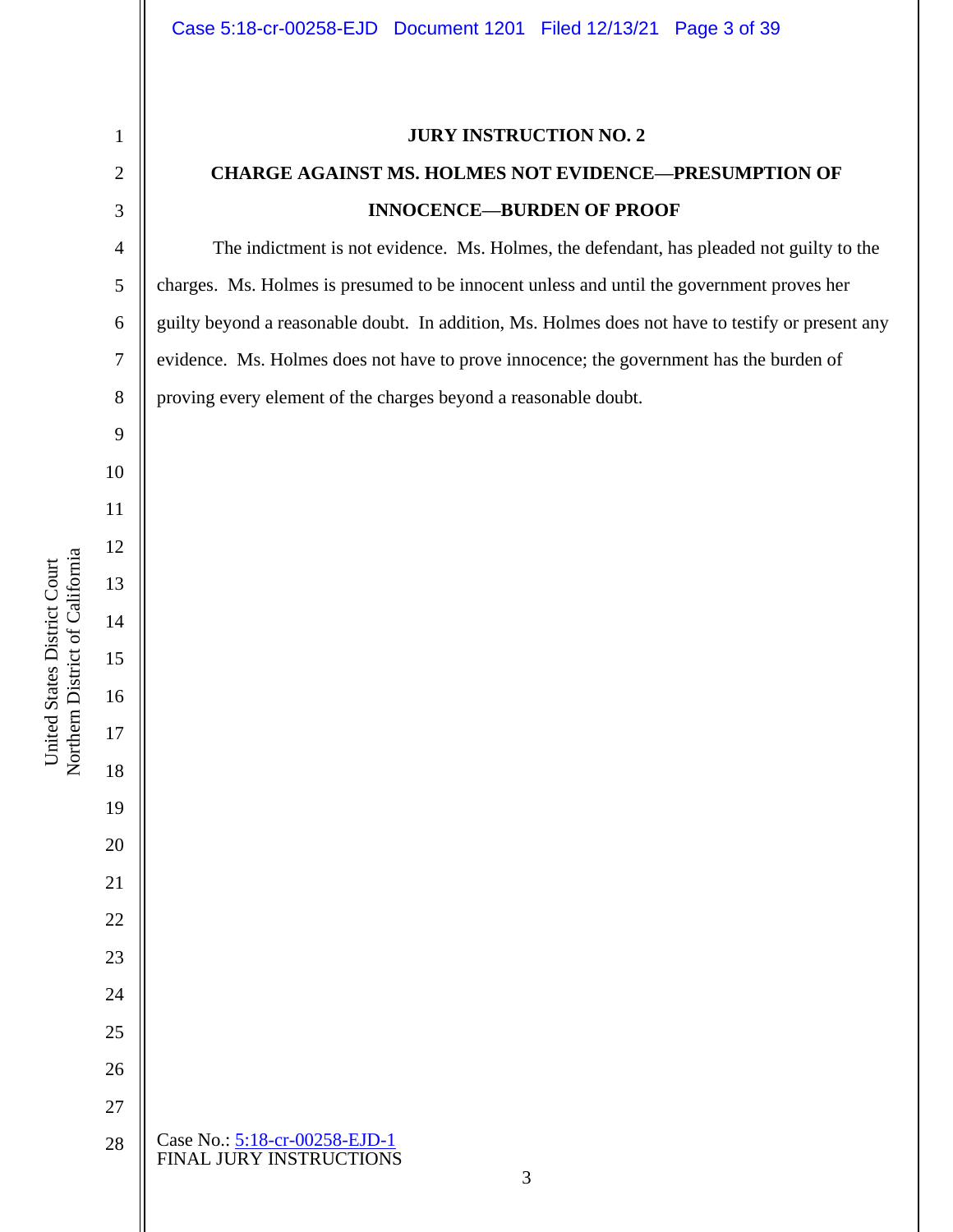### Case 5:18-cr-00258-EJD Document 1201 Filed 12/13/21 Page 4 of 39

# **JURY INSTRUCTION NO. 3 ABSENCE OF CO-DEFENDANT** For reasons that do not concern you, the case against Ms. Holmes' codefendant, Mr. Ramesh "Sunny" Balwani, is not before you. Do not speculate why. This fact should not influence your verdict with reference to Ms. Holmes, and you must base your verdict solely on the evidence against Ms. Holmes. Northern District of California Northern District of California United States District Court United States District Court

- Case No.: [5:18-cr-00258-EJD-1](https://ecf.cand.uscourts.gov/cgi-bin/DktRpt.pl?327949) FINAL JURY INSTRUCTIONS
-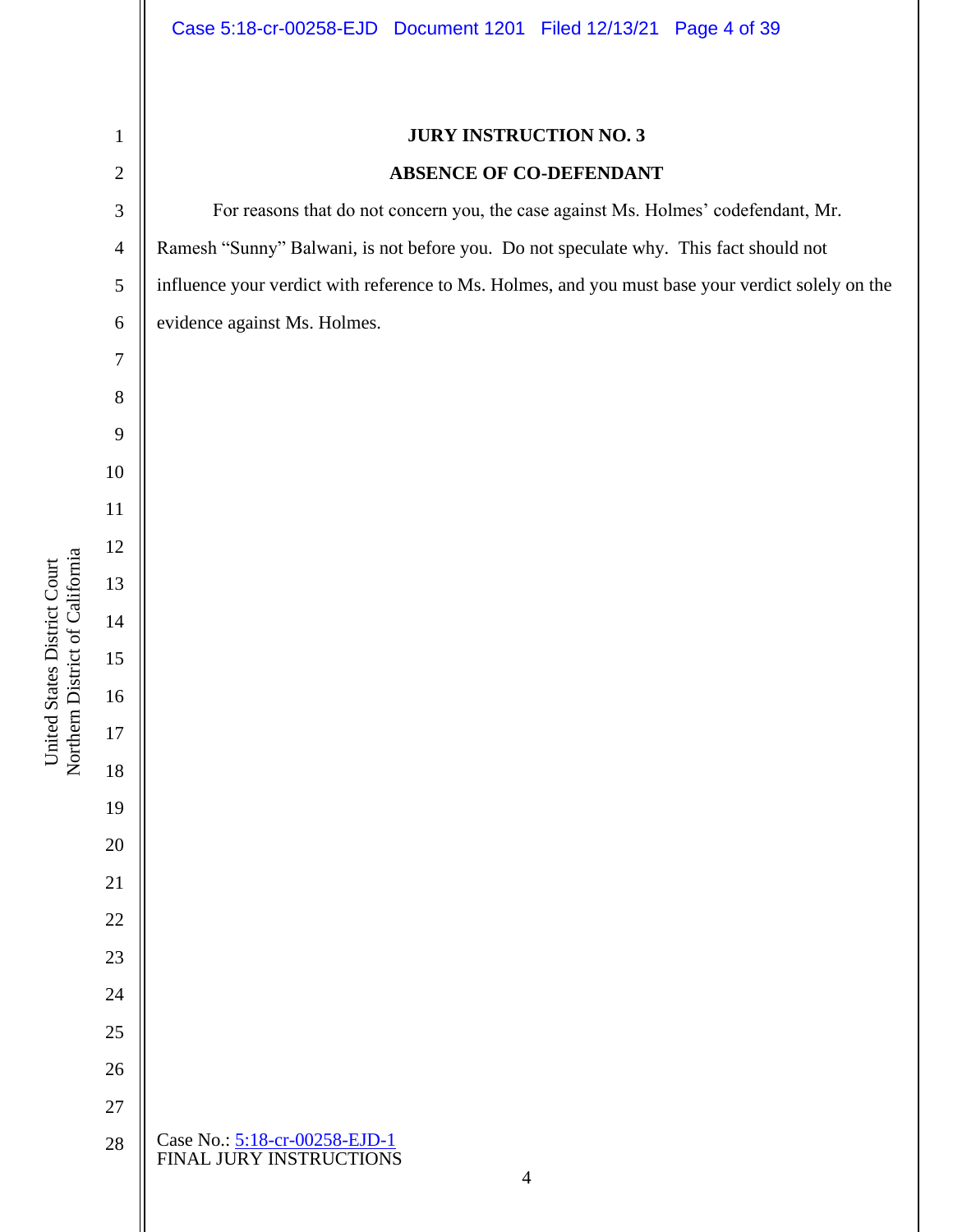Case No.: [5:18-cr-00258-EJD-1](https://ecf.cand.uscourts.gov/cgi-bin/DktRpt.pl?327949) FINAL JURY INSTRUCTIONS **JURY INSTRUCTION NO. 4 MS. HOLMES' DECISION TO TESTIFY** Ms. Holmes has testified. You should treat this testimony just as you would the testimony of any other witness.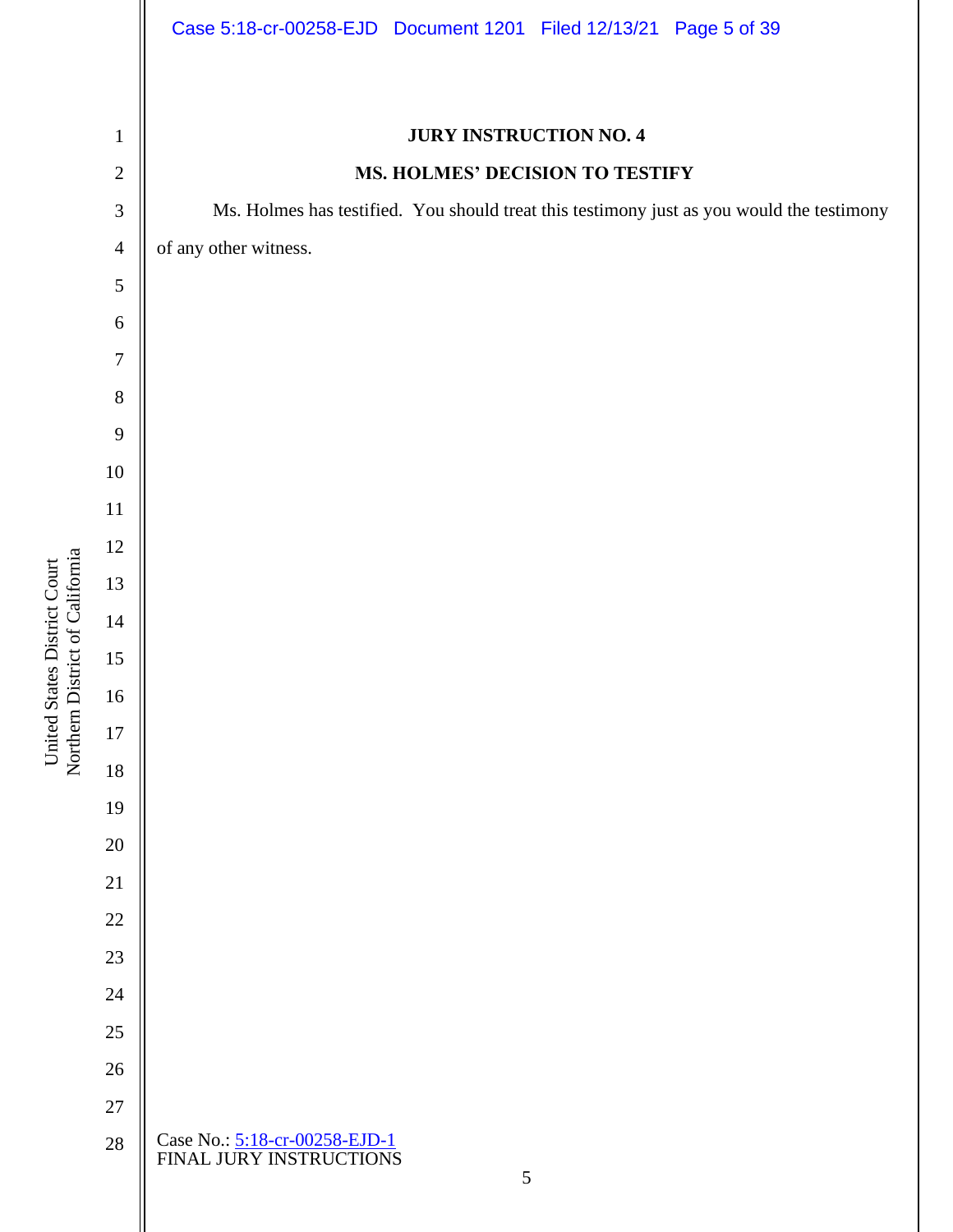### **JURY INSTRUCTION NO. 5**

### **REASONABLE DOUBT—DEFINED**

Proof beyond a reasonable doubt is proof that leaves you firmly convinced Ms. Holmes is guilty. It is not required that the government prove guilt beyond all possible doubt.

A reasonable doubt is a doubt based upon reason and common sense and is not based purely on speculation. It may arise from a careful and impartial consideration of all the evidence, or from lack of evidence.

If after a careful and impartial consideration of all the evidence, you are not convinced beyond a reasonable doubt that Ms. Holmes is guilty, it is your duty to find Ms. Holmes not guilty. On the other hand, if after a careful and impartial consideration of all the evidence, you are convinced beyond a reasonable doubt that Ms. Holmes is guilty, it is your duty to find Ms. Holmes guilty.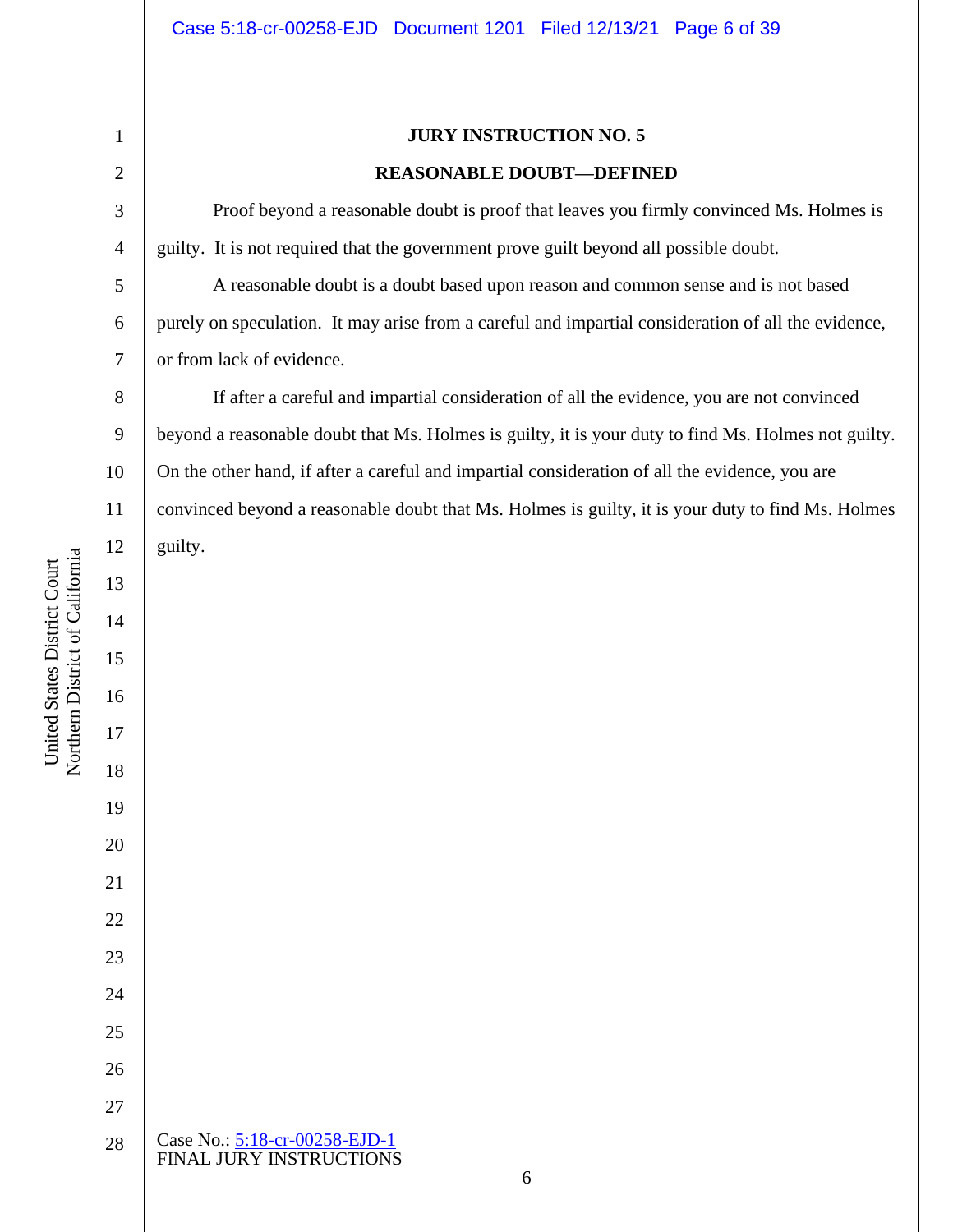## **WHAT IS EVIDENCE**

The evidence you are to consider in deciding what the facts consist of:

(1) the sworn testimony of any witness; and

| 5                | (2) the exhibits that are received in evidence.               |
|------------------|---------------------------------------------------------------|
| $\boldsymbol{6}$ |                                                               |
| $\overline{7}$   |                                                               |
| $\,8\,$          |                                                               |
| 9                |                                                               |
| 10               |                                                               |
| 11               |                                                               |
| 12               |                                                               |
| 13               |                                                               |
| 14               |                                                               |
| $15\,$           |                                                               |
| 16               |                                                               |
| $17\,$           |                                                               |
| $18\,$           |                                                               |
| 19               |                                                               |
| 20               |                                                               |
| 21               |                                                               |
| 22               |                                                               |
| 23               |                                                               |
| 24               |                                                               |
| 25               |                                                               |
| 26               |                                                               |
| 27               |                                                               |
| $28\,$           | Case No.: 5:18-cr-00258-EJD-1<br>FINAL JURY INSTRUCTIONS<br>7 |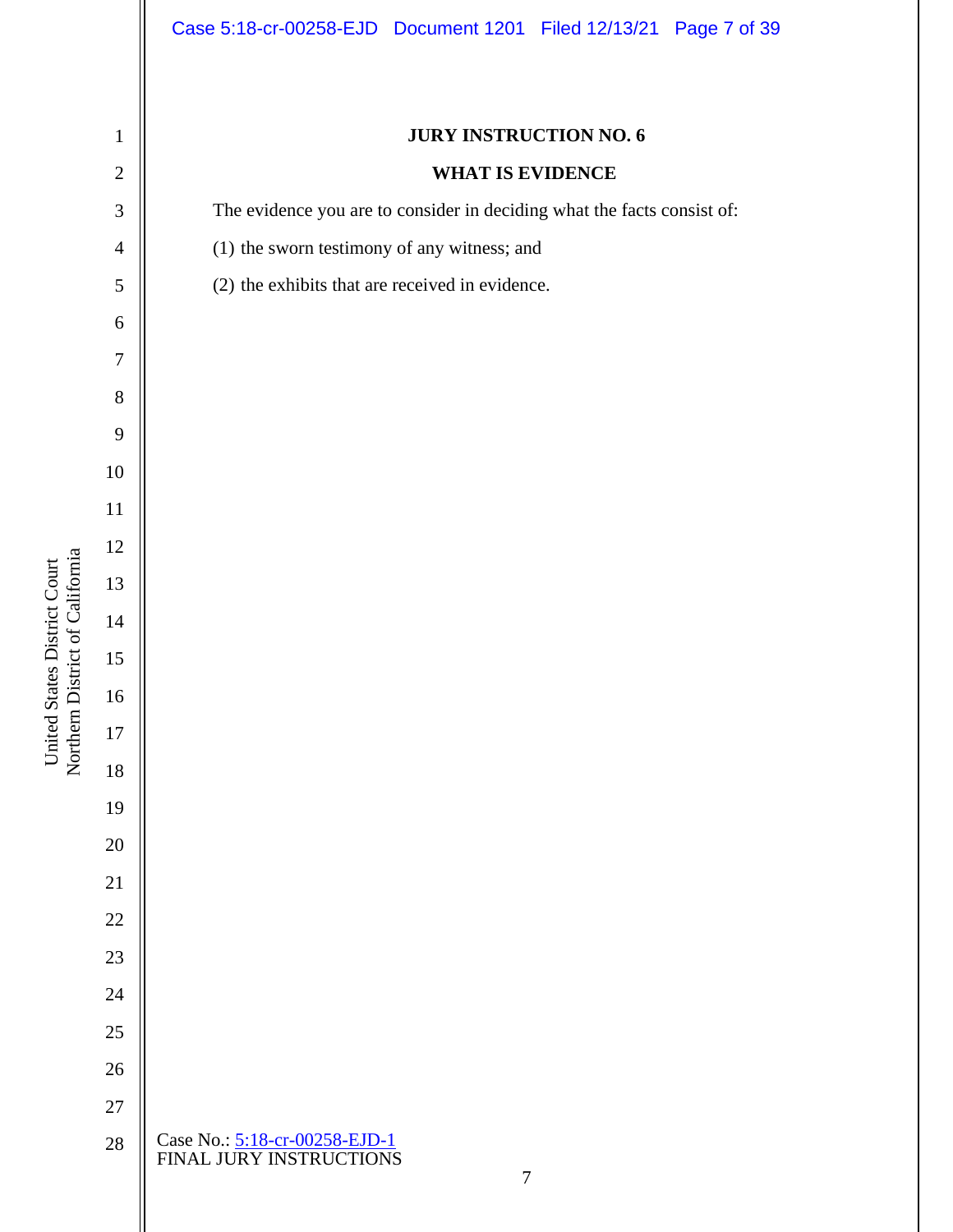# **JURY INSTRUCTION NO. 7 WHAT IS NOT EVIDENCE**

In reaching your verdict you may consider only the testimony and exhibits received in evidence. The following things are not evidence and you may not consider them in deciding what the facts are:

1) Questions, statements, objections, and arguments by the lawyers are not evidence. The lawyers are not witnesses. Although you must consider a lawyer's questions to understand the answers of a witness, the lawyer's questions are not evidence. Similarly, what the lawyers have said in their opening statements, closing arguments, and at other times is intended to help you interpret the evidence, but it is not evidence. If the facts as you remember them differ from the way the lawyers state them, your memory of them controls.

2) Any testimony that I have excluded, stricken, or instructed you to disregard is not evidence. In addition, some evidence was received only for a limited purpose; when I have instructed you to consider certain evidence in a limited way, you must do so.

3) Anything you may have seen or heard when the court was not in session is not evidence. You are to decide the case solely on the evidence received at the trial.

Northern District of California Northern District of California United States District Court United States District Court

1

2

3

4

5

6

7

8

9

10

11

12

13

14

15

16

17

18

19

20

21

22

23

24

25

26

27

28

Case No.: [5:18-cr-00258-EJD-1](https://ecf.cand.uscourts.gov/cgi-bin/DktRpt.pl?327949) FINAL JURY INSTRUCTIONS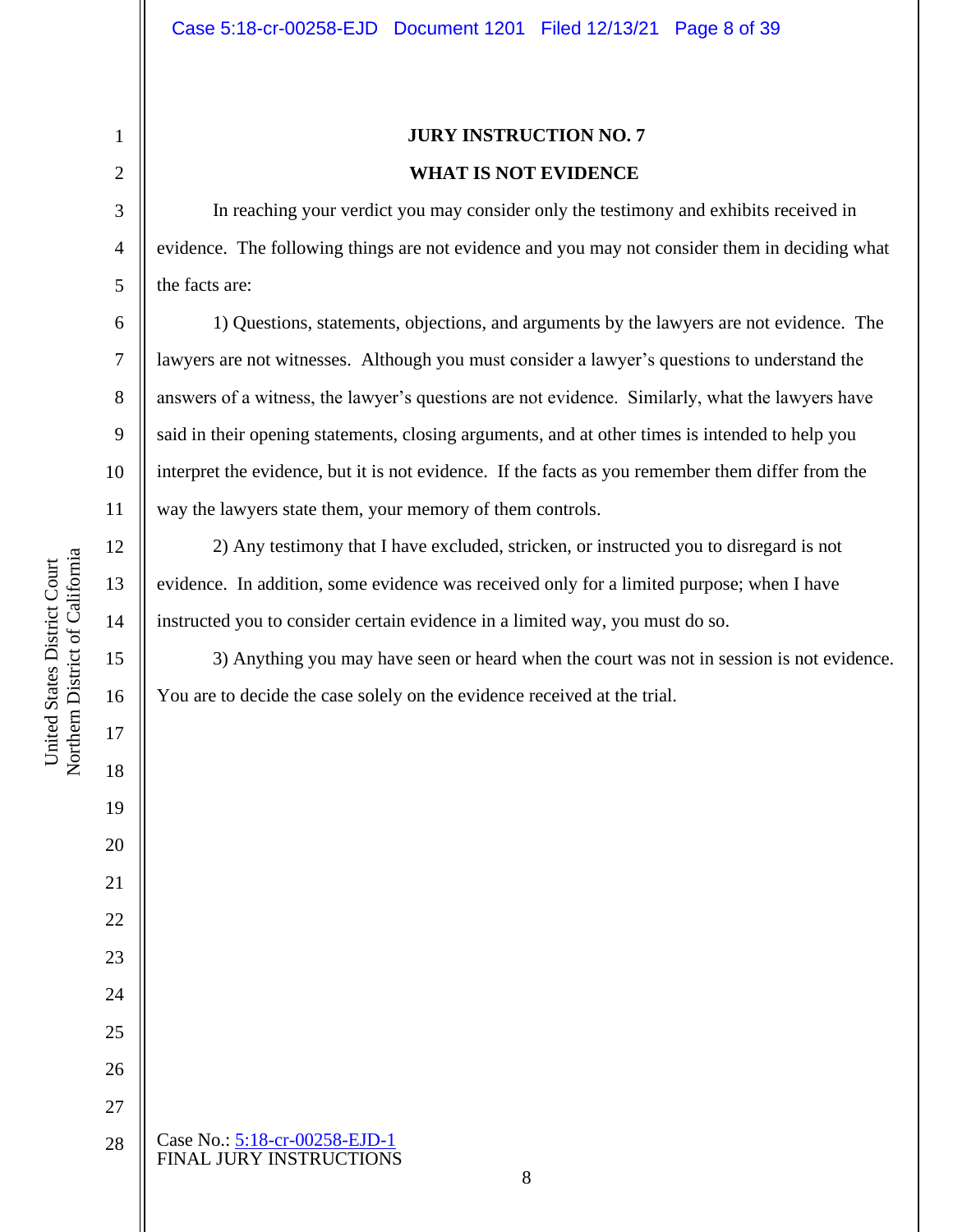# **JURY INSTRUCTION NO. 8 DIRECT AND CIRCUMSTANTIAL EVIDENCE**

Evidence may be direct or circumstantial. Direct evidence is direct proof of a fact, such as testimony by a witness about what that witness personally saw or heard or did. Circumstantial evidence is indirect evidence, that is, it is proof of one or more facts from which one can find another fact.

You are to consider both direct and circumstantial evidence. Either can be used to prove any fact. The law makes no distinction between the weight to be given to either direct or circumstantial evidence. It is for you to decide how much weight to give to any evidence.

By way of example, if you wake up in the morning and see that the sidewalk is wet, you may find from that fact that it rained during the night. However, other evidence, such as a turnedon garden hose, may provide an explanation for the water on the sidewalk. Therefore, before you decide that a fact has been proved by circumstantial evidence, you must consider all the evidence in the light of reason, experience, and common sense.

1

2

3

4

5

6

7

8

9

10

11

12

13

14

15

16

17

18

19

20

21

22

23

24

25

26

27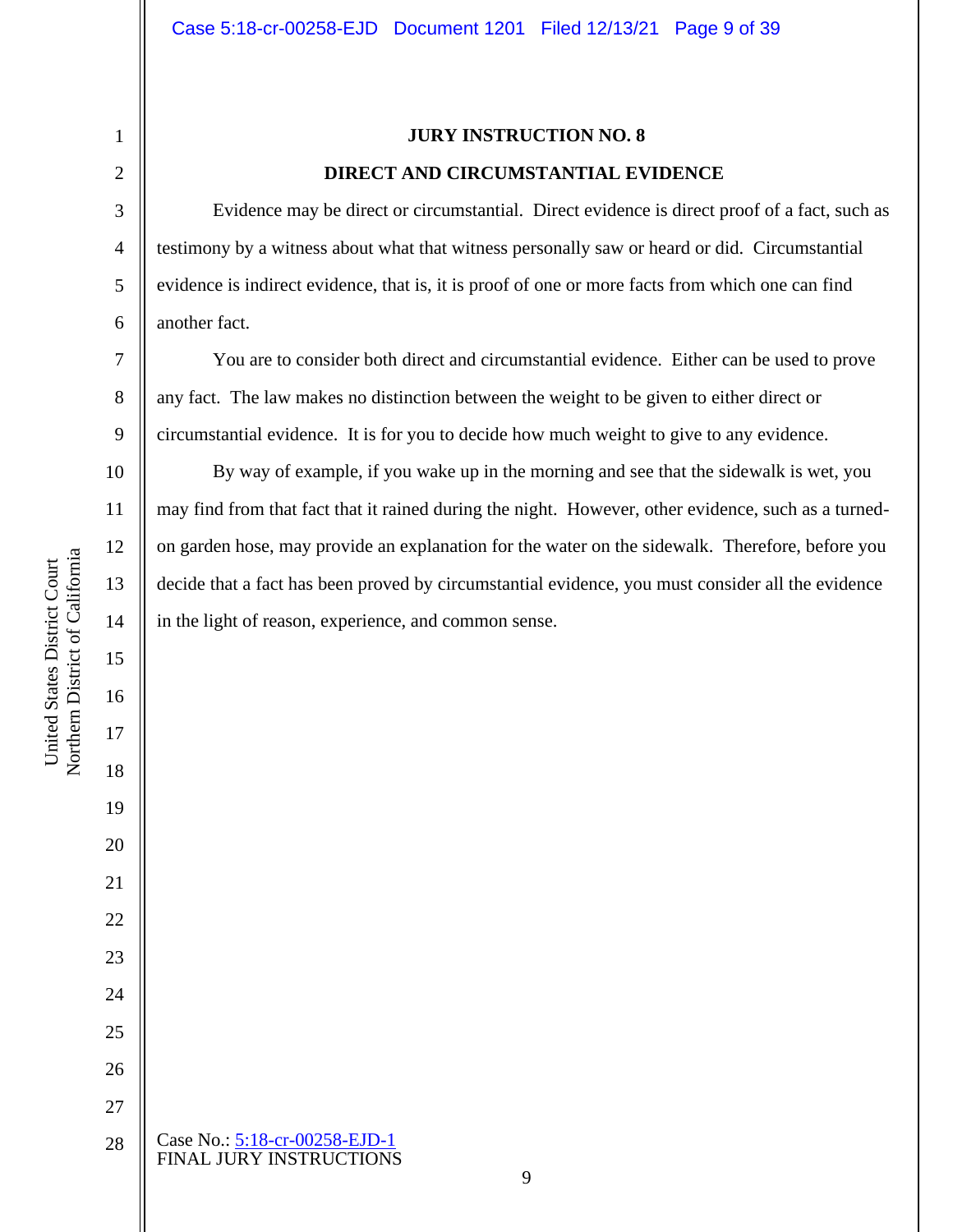2

3

4

5

6

7

8

9

10

11

12

13

14

15

16

17

18

19

20

21

22

23

24

# **JURY INSTRUCTION NO. 9 CREDIBILITY OF WITNESSES**

In deciding the facts in this case, you may have to decide which testimony to believe and which testimony not to believe. You may believe everything a witness says, or part of it, or none of it.

In considering the testimony of any witness, you may take into account:

(1) the witness's opportunity and ability to see or hear or know the things testified to;

(2) the witness's memory;

(3) the witness's manner while testifying;

(4) the witness's interest in the outcome of the case, if any;

(5) the witness's bias or prejudice, if any;

(6) whether other evidence contradicted the witness's testimony;

(7) the reasonableness of the witness's testimony in light of all the evidence; and

(8) any other factors that bear on believability.

Sometimes a witness may say something that is not consistent with something else he or she said. Sometimes different witnesses will give different versions of what happened. People often forget things or make mistakes in what they remember. Also, two people may see the same event but remember it differently. You may consider these differences, but do not decide that testimony is untrue just because it differs from other testimony.

However, if you decide that a witness has deliberately testified untruthfully about something important, you may choose not to believe anything that witness said. On the other hand, if you think the witness testified untruthfully about some things but told the truth about others, you may accept the part you think is true and ignore the rest.

25 26 27 The weight of the evidence as to a fact does not necessarily depend on the number of witnesses who testify about it. What is important is how believable the witnesses are, and how much weight you think their testimony deserves.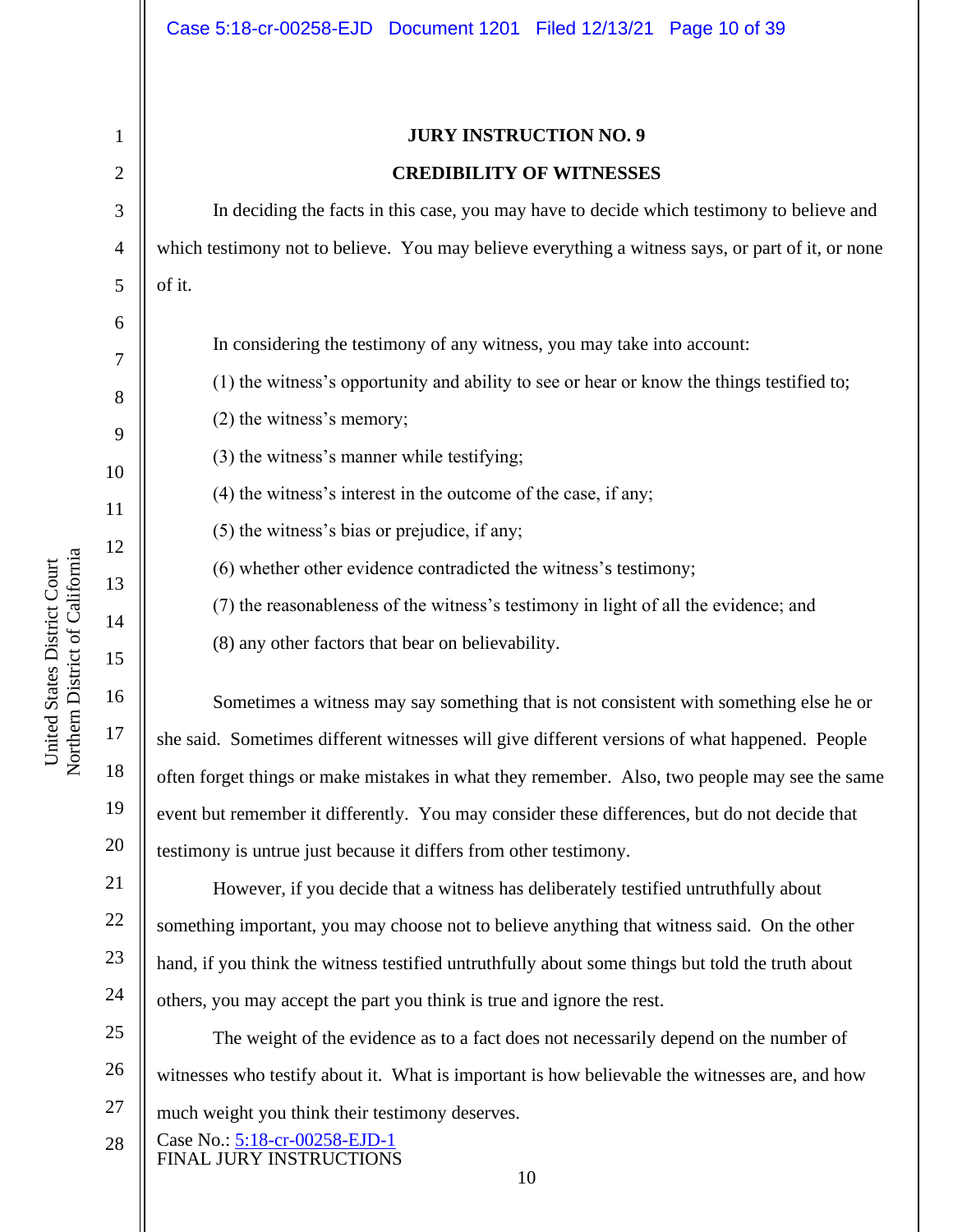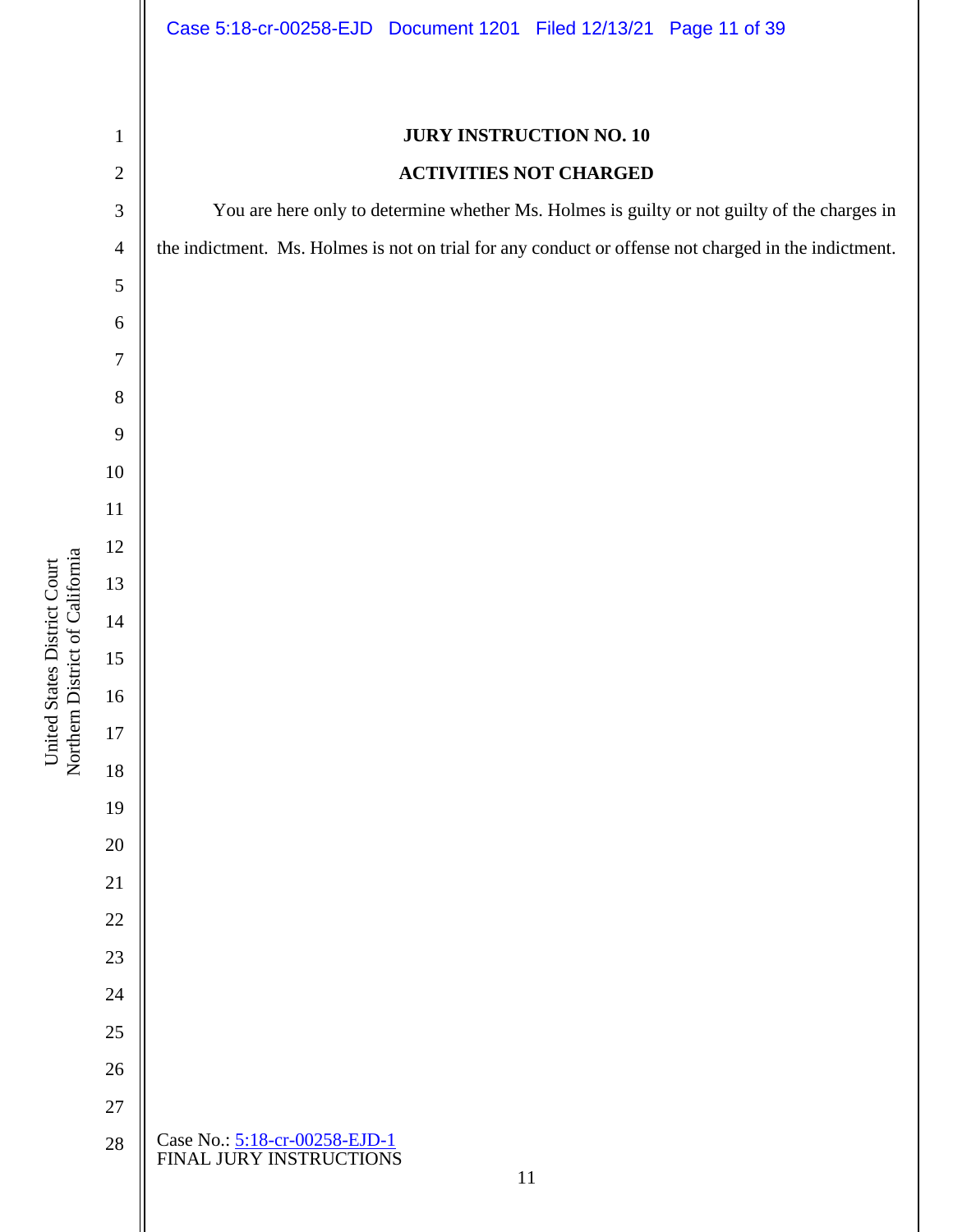

Case No.: [5:18-cr-00258-EJD-1](https://ecf.cand.uscourts.gov/cgi-bin/DktRpt.pl?327949) FINAL JURY INSTRUCTIONS 

## **JURY INSTRUCTION NO. 11**

### **SEPARATE CONSIDERATION OF MULTIPLE COUNTS—SINGLE DEFENDANT**

A separate crime is charged against Ms. Holmes in each count. You must decide each count separately. Your verdict on one count should not control your verdict on any other count.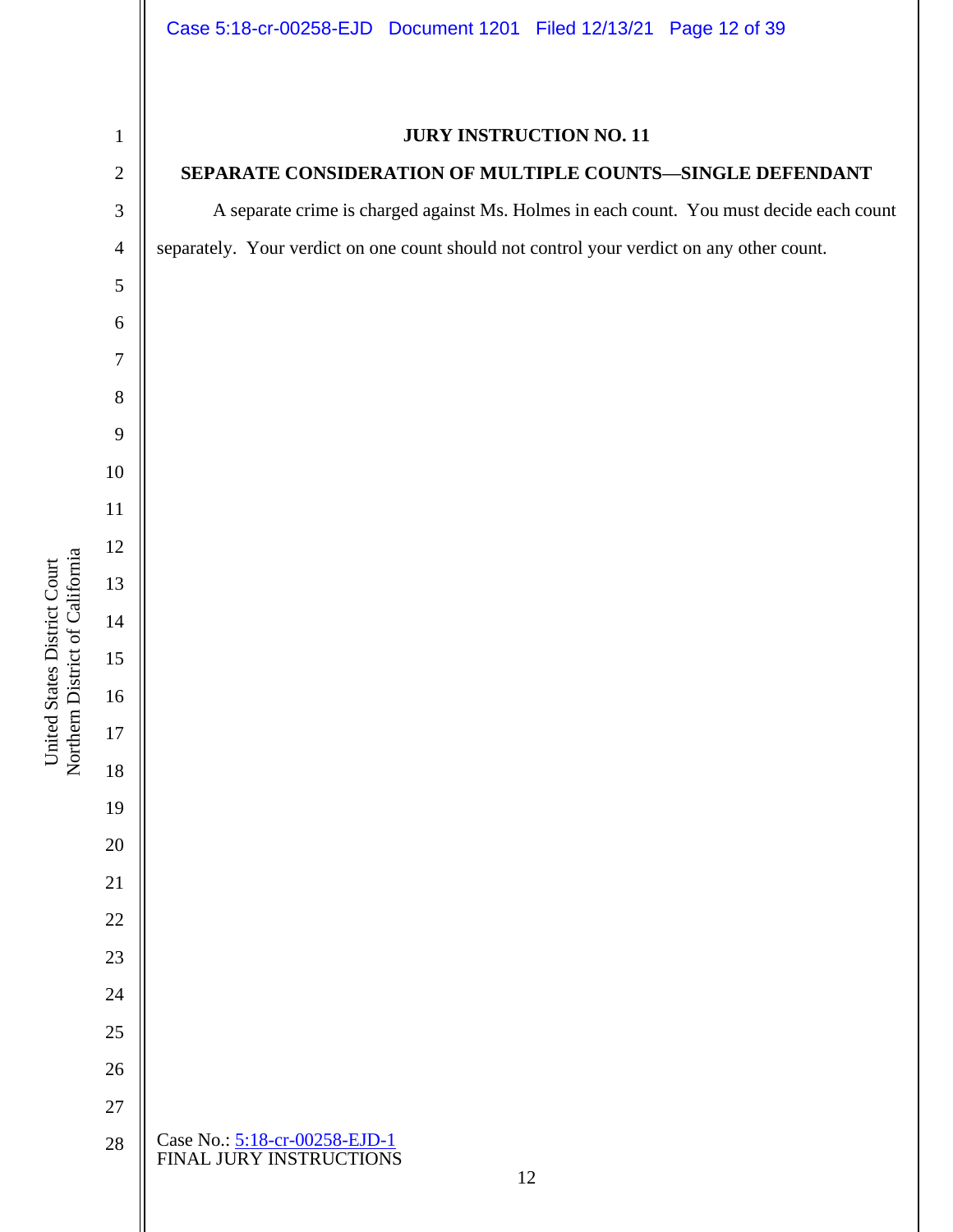# Case No.: [5:18-cr-00258-EJD-1](https://ecf.cand.uscourts.gov/cgi-bin/DktRpt.pl?327949) FINAL JURY INSTRUCTIONS **JURY INSTRUCTION NO. 12 ON OR ABOUT—DEFINED** The indictment charges that the offenses alleged in Counts One through Eight and Ten through Twelve were committed "on or about" a certain date. Although it is necessary for the government to prove beyond a reasonable doubt that the offenses were committed on a date reasonably near the date alleged in the indictment, it is not necessary for the government to prove that the offenses were committed precisely on the date charged.

Northern District of California Northern District of California United States District Court United States District Court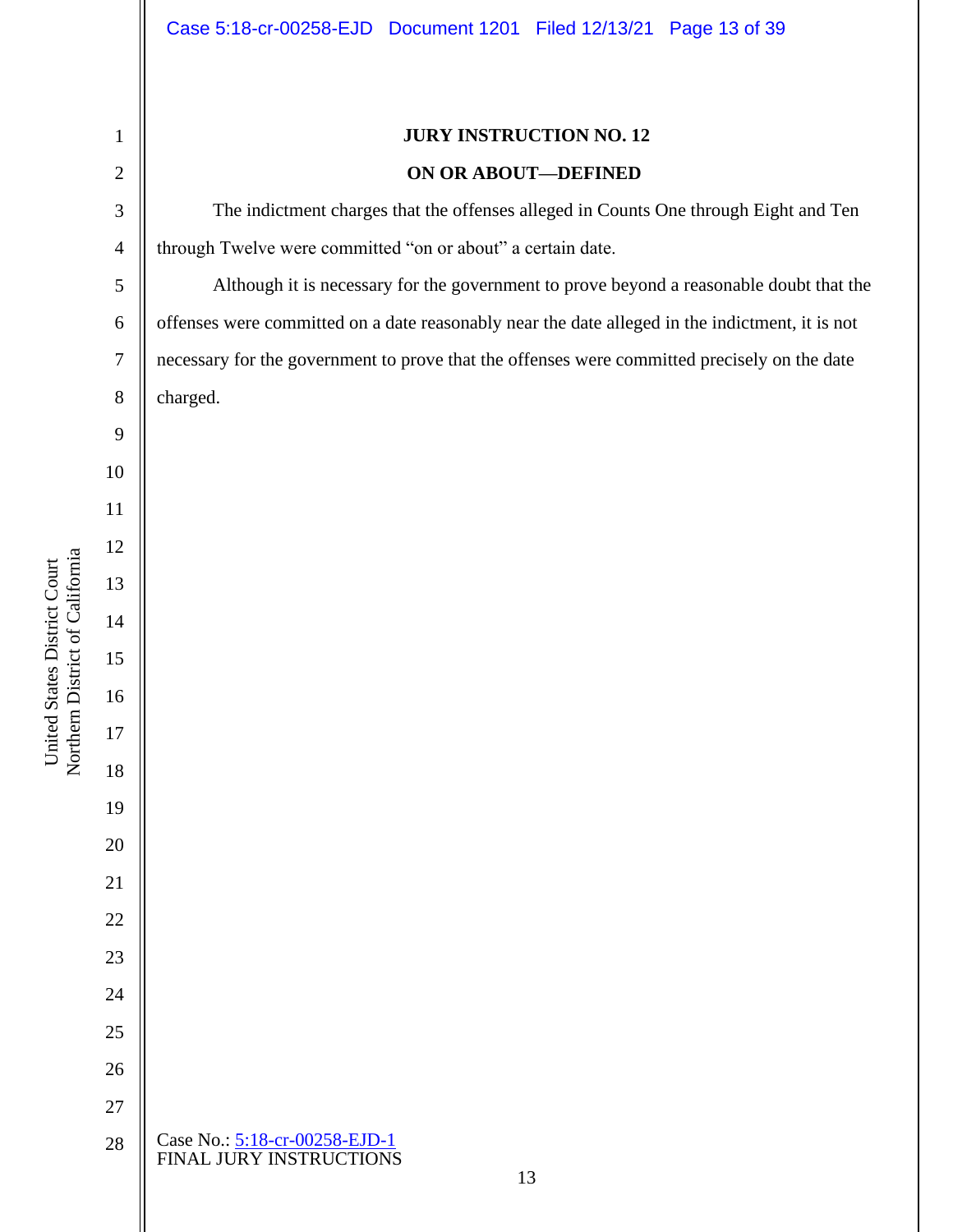13

14

15

16

17

18

19

20

21

22

23

24

25

26

27

28

**JURY INSTRUCTION NO. 13 DUAL ROLE TESTIMONY**

You have heard testimony from Dr. Audra Zachman and Dr. Mark Burnes, who testified to both facts and opinions and the reasons for their opinions.

Fact testimony is based on what the witness saw, heard, or did. Opinion testimony is based on the education or experience of the witness.

As to the testimony about facts, it is your job to decide which testimony to believe and which testimony not to believe. You may believe everything a witness says, or part of it, or none of it. You may take into account the factors discussed earlier in these instructions that were provided to assist you in weighing the credibility of witnesses.

As to the testimony about the witness's opinions, this opinion testimony is allowed because of the education or experience of this witness. Opinion testimony should be judged like any other testimony. You may accept all of it, part of it, or none of it. You should give it as much weight as you think it deserves, considering the witness's education and experience, the reasons given for the opinion, and all the other evidence in the case.

Case No.: [5:18-cr-00258-EJD-1](https://ecf.cand.uscourts.gov/cgi-bin/DktRpt.pl?327949) FINAL JURY INSTRUCTIONS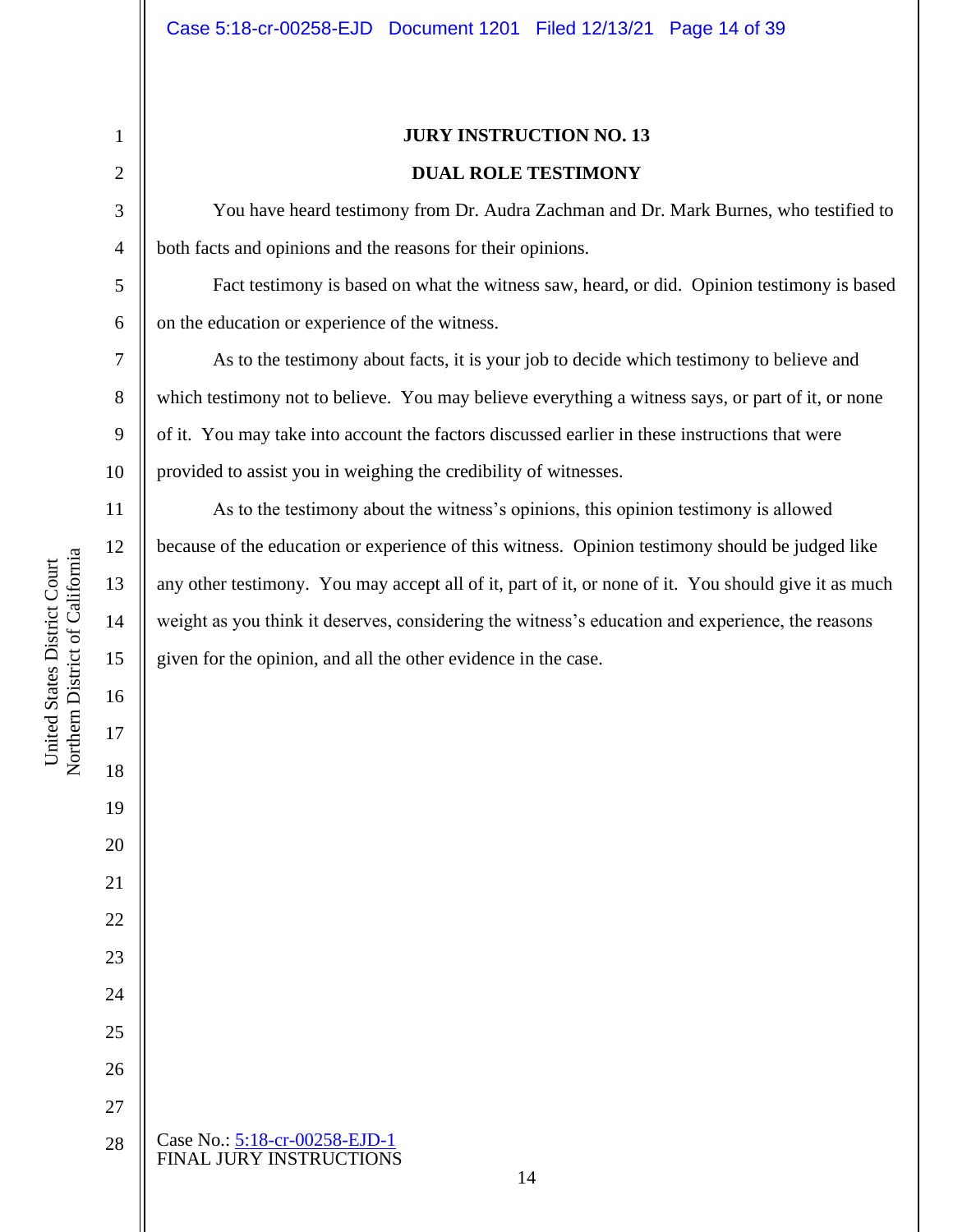# **JURY INSTRUCTION NO. 14**

### **CHARTS AND SUMMARIES NOT ADMITTED INTO EVIDENCE**

During the trial, certain charts and summaries were shown to you in order to help explain the evidence in the case. These charts and summaries were not admitted into evidence and will not go into the jury room with you. They are not themselves evidence or proof of any facts. If they do not correctly reflect the facts or figures shown by the evidence in the case, you should disregard these charts and summaries and determine the facts from the underlying evidence.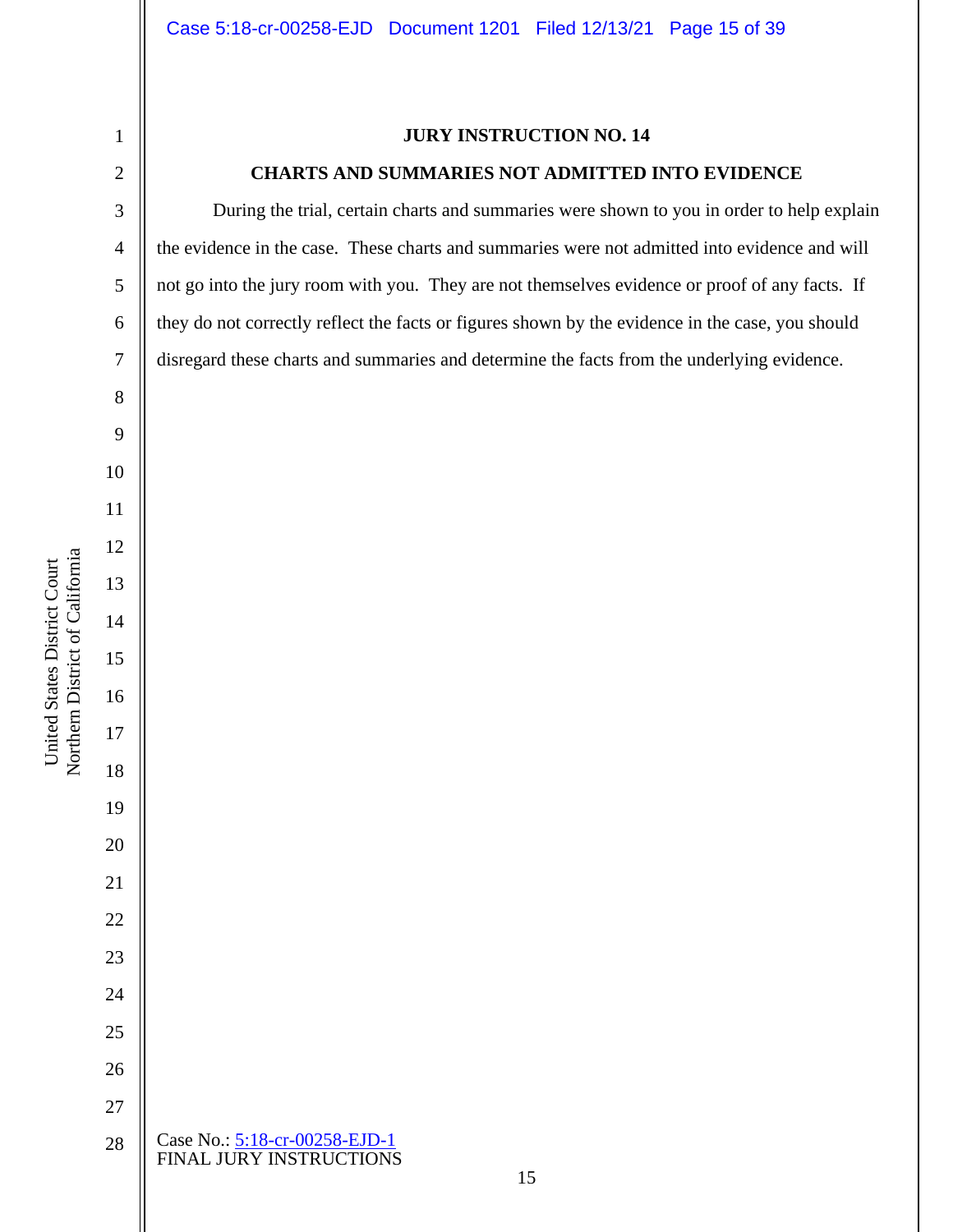United States District Court

### **JURY INSTRUCTION NO. 15**

### **CHARTS AND SUMMARIES ADMITTED INTO EVIDENCE**

Certain charts and summaries have been admitted into evidence. Charts and summaries are only as good as the underlying supporting material. You should, therefore, give them only such weight as you think the underlying material deserves.

Case No.: [5:18-cr-00258-EJD-1](https://ecf.cand.uscourts.gov/cgi-bin/DktRpt.pl?327949) FINAL JURY INSTRUCTIONS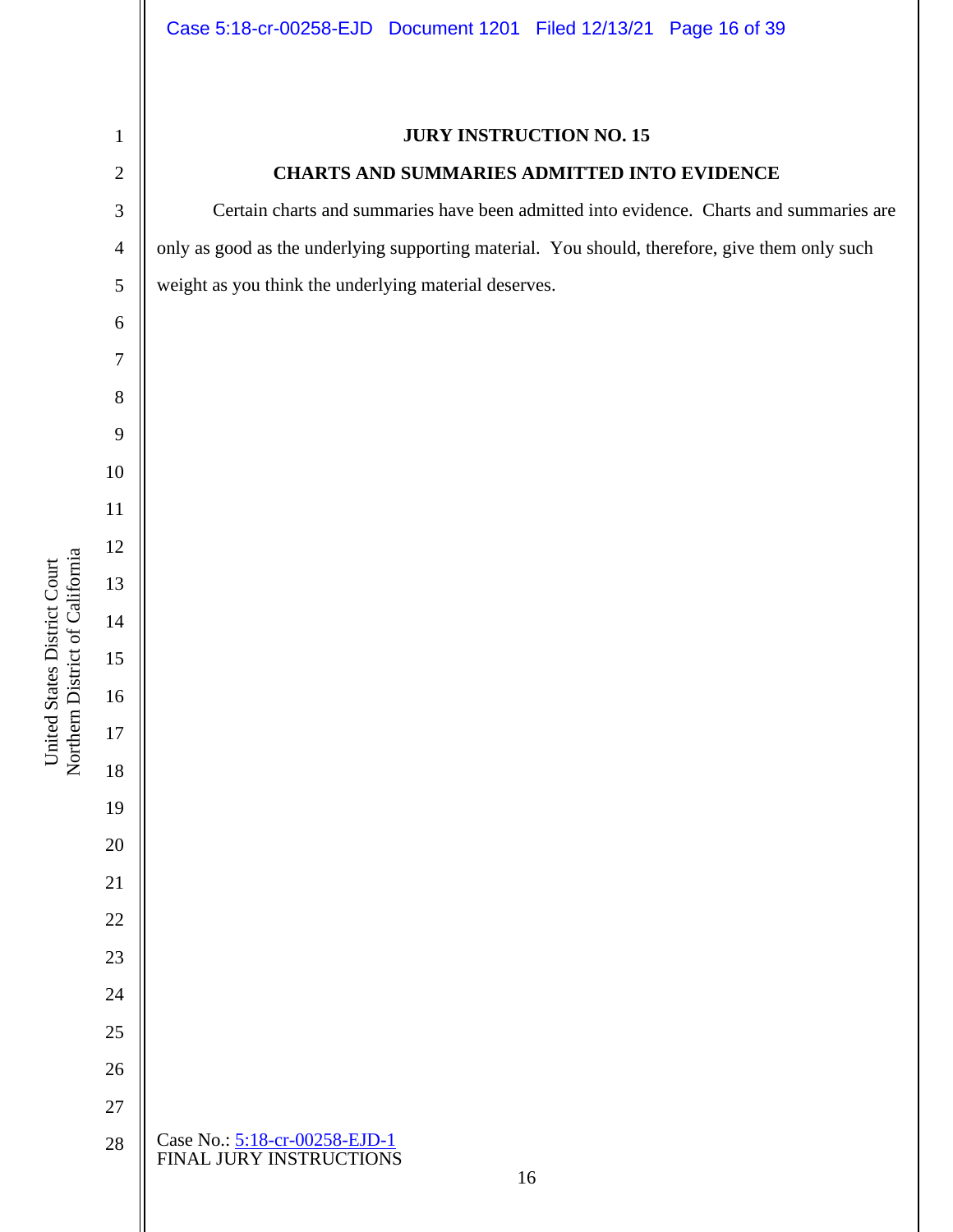2

3

4

5

6

7

8

9

16

United States District Court

Northern District of California United States District Court

17

18

19

20

# **JURY INSTRUCTION NO. 16 CONSPIRACY—ELEMENTS**

Ms. Holmes is charged in Counts One and Two of the indictment with conspiring to commit wire fraud in violation of Section 1349 of Title 18 of the United States Code.

Ms. Holmes is charged in Count One of the indictment with conspiring to commit wire fraud against investors in Theranos during the period 2010 to 2015.

Ms. Holmes is charged in Count Two of the indictment with conspiring to commit wire fraud against patients who paid for Theranos's blood testing services during the period 2013 to 2016.

I will define wire fraud later in these instructions.

In order for Ms. Holmes to be found guilty of either count, you must all unanimously agree with respect to each Count that the government has proved each of the following elements beyond a reasonable doubt:

First, that there was an agreement between two or more persons to commit wire fraud as charged in the indictment; and

Second, that Ms. Holmes became a member of the alleged conspiracy knowing of at least one of its objects and intending to help accomplish it.

A conspiracy is a kind of criminal partnership—an agreement of two or more persons to commit one or more crimes. The crime of conspiracy is the agreement to do something unlawful; it does not matter whether the crime agreed upon was committed.

21 22 23 24 25 26 27 For a conspiracy to have existed, it is not necessary that the conspirators made a formal agreement or that they agreed on every detail of the conspiracy. It is not enough, however, that they simply met, discussed matters of common interest, acted in similar ways, or perhaps helped one another. Nor is it enough, standing alone, that they had a business or romantic relationship. You must find that there was a plan to commit wire fraud as alleged in the indictment as an object of the conspiracy with all of you agreeing as to the particular crime which the conspirators agreed to commit.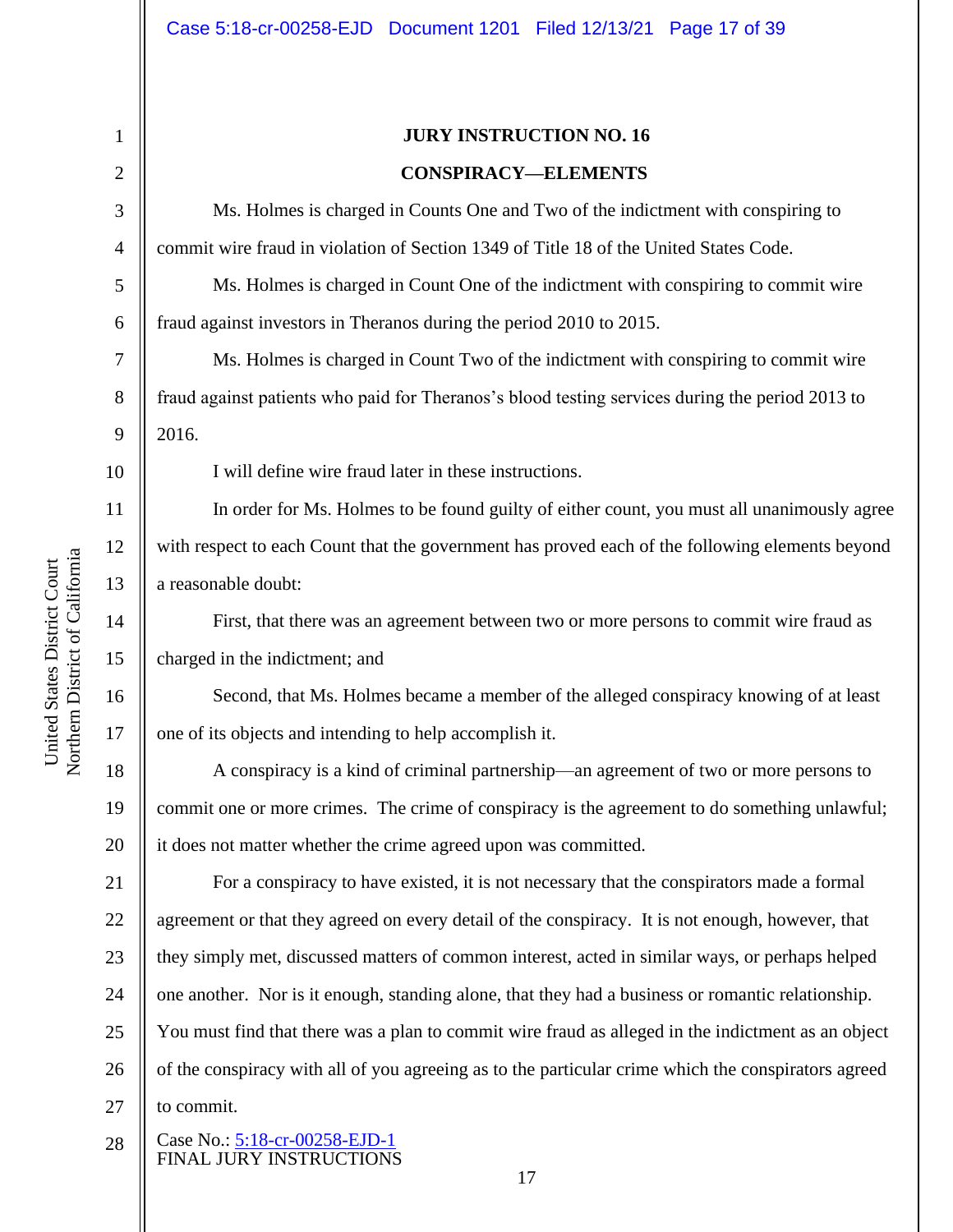One becomes a member of a conspiracy by willfully participating in the unlawful plan with the intent to advance or further some object or purpose of the conspiracy, even though the person does not have full knowledge of all the details of the conspiracy. Furthermore, one who willfully joins an existing conspiracy is as responsible for it as the originators. On the other hand, one who has no knowledge of a conspiracy, but happens to act in a way which furthers some object or purpose of the conspiracy, does not thereby become a conspirator. Similarly, a person does not become a conspirator merely by associating with one or more persons who are conspirators, nor merely by knowing that a conspiracy exists.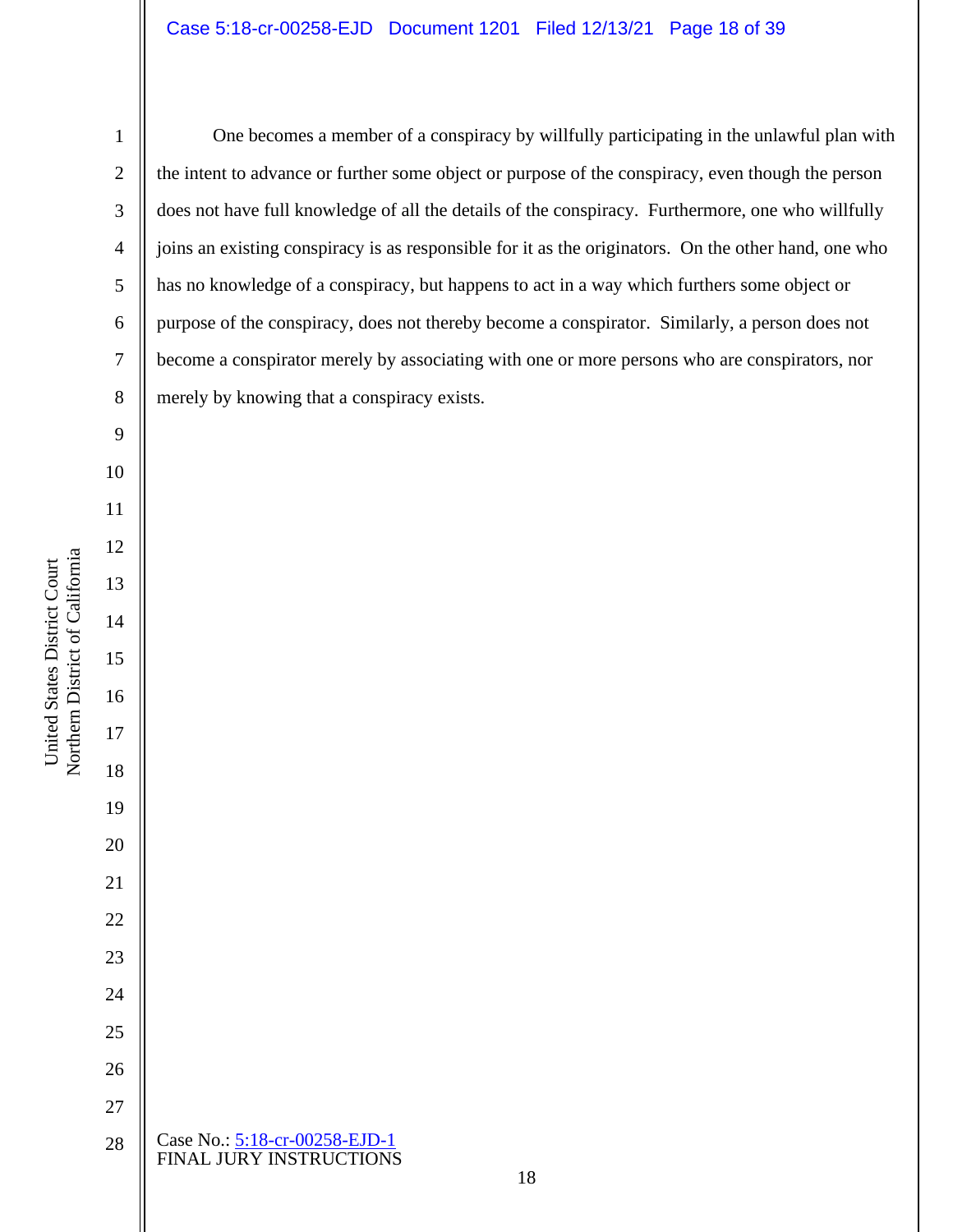| $\mathbf{1}$   | <b>JURY INSTRUCTION NO. 17</b>                                                             |
|----------------|--------------------------------------------------------------------------------------------|
| $\sqrt{2}$     | DEFINITION OF "WILLFULLY"                                                                  |
| 3              | "Willfully" means to act with knowledge that one's conduct is unlawful and with the intent |
| $\overline{4}$ | to do something the law forbids.                                                           |
| 5              |                                                                                            |
| 6              |                                                                                            |
| $\tau$         |                                                                                            |
| $8\,$          |                                                                                            |
| 9              |                                                                                            |
| $10\,$         |                                                                                            |
| $11\,$         |                                                                                            |
| 12             |                                                                                            |
| 13             |                                                                                            |
| $14\,$         |                                                                                            |
| 15             |                                                                                            |
| $16\,$         |                                                                                            |
| $17\,$         |                                                                                            |
| $18\,$         |                                                                                            |
| 19             |                                                                                            |
| $20\,$         |                                                                                            |
| $21\,$         |                                                                                            |
| $22\,$         |                                                                                            |
| 23             |                                                                                            |
| 24             |                                                                                            |
| 25             |                                                                                            |
| 26             |                                                                                            |
| $27\,$         |                                                                                            |
| $28\,$         | Case No.: 5:18-cr-00258-EJD-1<br>FINAL JURY INSTRUCTIONS<br>19                             |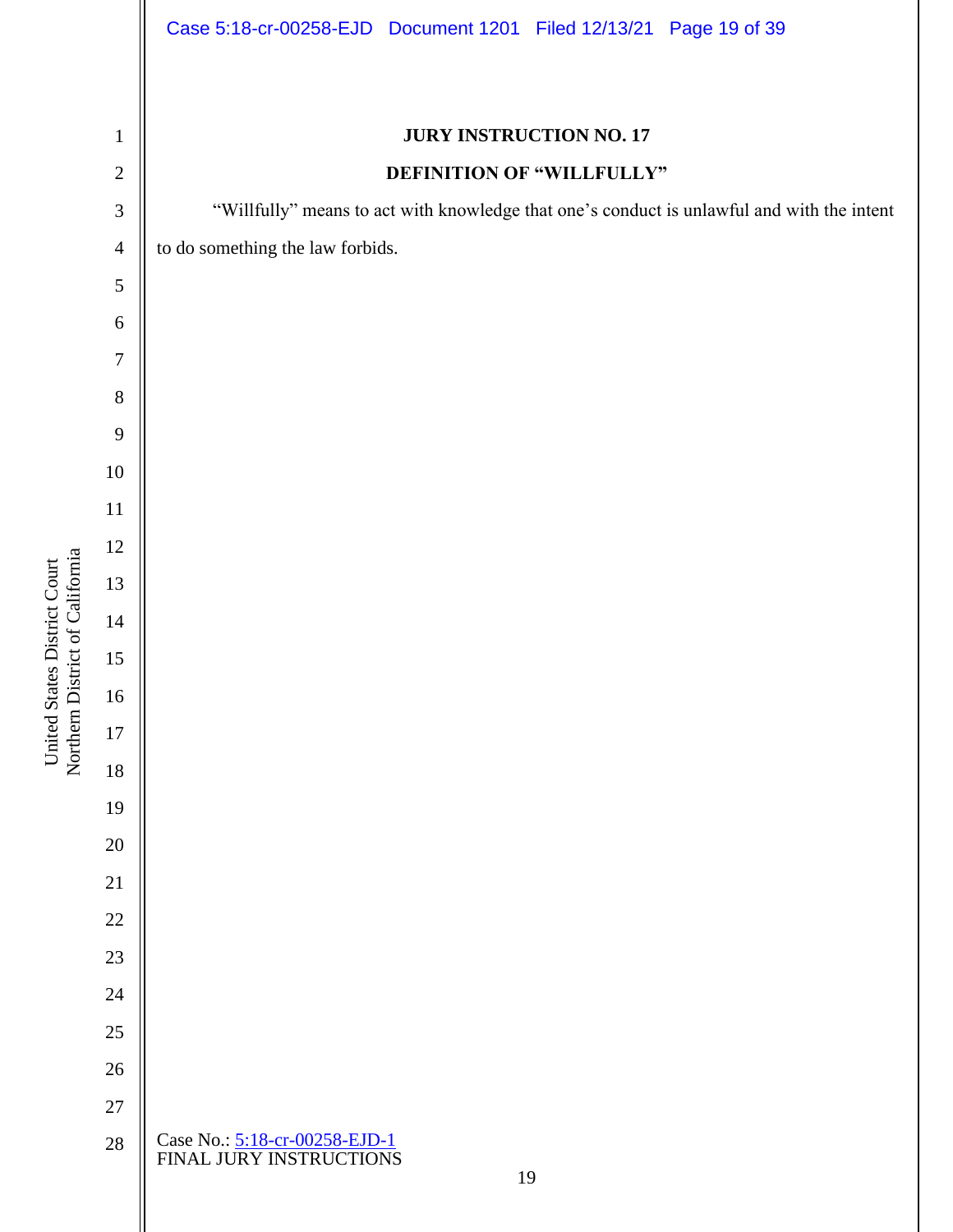### **JURY INSTRUCTION NO. 18**

# **CONSPIRACY—KNOWLEDGE OF AND ASSOCIATION WITH OTHER CONSPIRATORS**

A conspiracy may continue for a long period of time and may include the performance of many transactions. It is not necessary that all members of a conspiracy join it at the same time, and one may become a member of a conspiracy without full knowledge of all the details of the unlawful scheme or the names, identities, or locations of all of the other members.

Even if Ms. Holmes did not directly conspire with other conspirators in the overall scheme, Ms. Holmes has, in effect, agreed to participate in an alleged conspiracy if the government proves each of the following beyond a reasonable doubt:

(1) First, that Ms. Holmes directly conspired with one or more conspirators to carry out at least one of the objects of the conspiracy;

(2) Second, that Ms. Holmes knew or had reason to know that other conspirators were involved with those with whom Ms. Holmes directly conspired; and

(3) Third, that Ms. Holmes had reason to believe that whatever benefits Ms. Holmes might get from the alleged conspiracy were probably dependent upon the success of the entire venture.

It is not a defense that a person's participation in a conspiracy was minor or for a short period of time.

1

2

3

4

5

6

7

8

9

10

11

12

13

14

15

16

17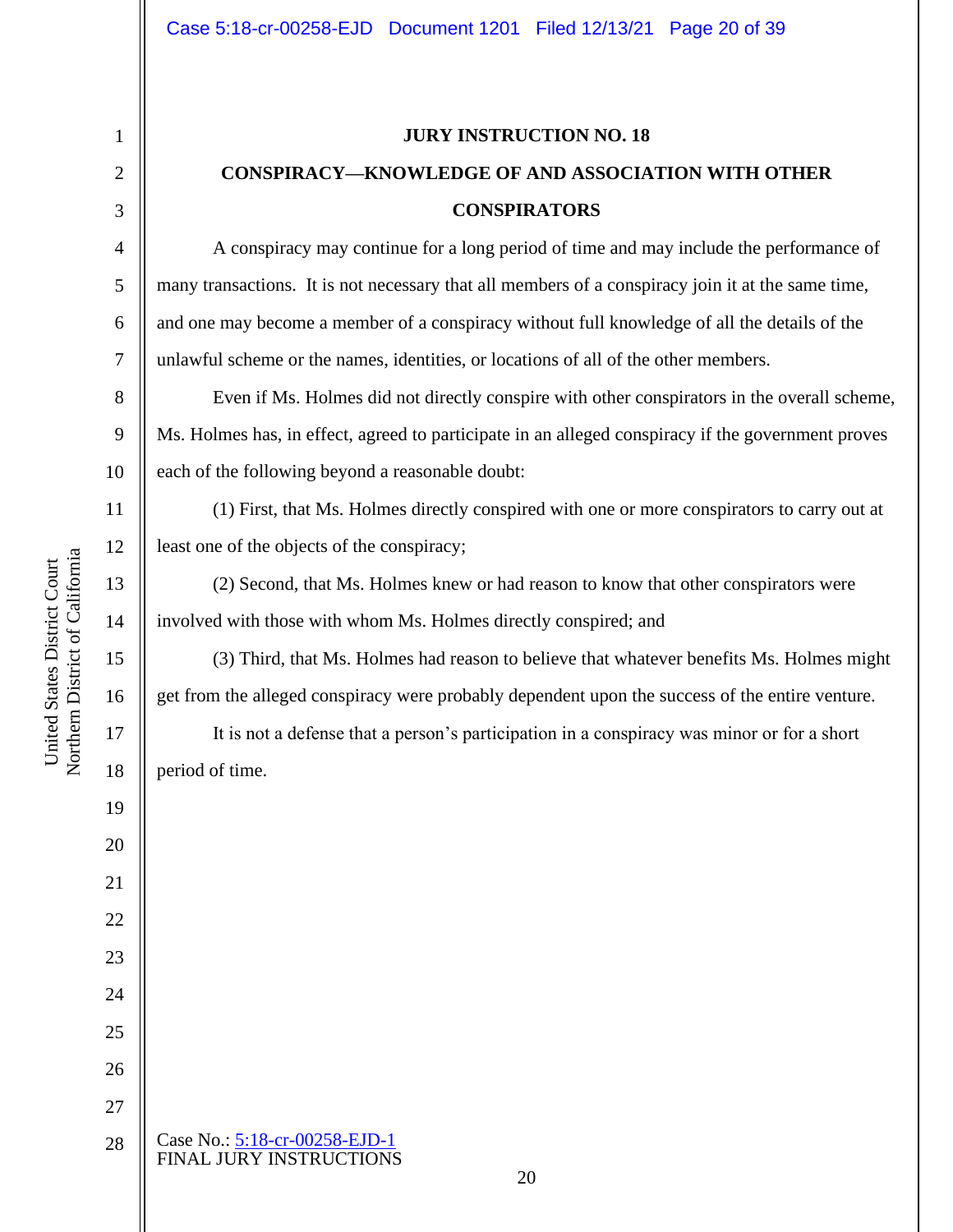4

5

6

7

11

12

13

14

15

16

17

18

19

20

21

22

23

24

25

26

27

#### **JURY INSTRUCTION NO. 19**

# **CONSPIRACY—LIABILITY FOR SUBSTANTIVE OFFENSE COMMITTED BY CO-CONSPIRATOR**

Each member of a conspiracy is responsible for the reasonably foreseeable actions of the other conspirators performed during the course and in furtherance of the conspiracy. If one member of a conspiracy commits a crime in furtherance of a conspiracy, the other members have also, under the law, committed that crime.

8 9 10 Therefore, you may find Ms. Holmes guilty of wire fraud against investors in Theranos as charged in Counts Three through Eight of the indictment if the government has proved each of the following elements beyond a reasonable doubt:

First, a co-conspirator committed the crime of wire fraud as alleged in that count;

Second, the co-conspirator was a member of the conspiracy charged in Count One of the indictment;

Third, the co-conspirator committed the crime of wire fraud in furtherance of the conspiracy;

Fourth, Ms. Holmes was a member of the same conspiracy at the time the offense charged in Counts Three through Eight was committed by the co-conspirator; and

Fifth, the offense fell within the scope of the unlawful agreement and could reasonably have been foreseen by Ms. Holmes to be a necessary or natural consequence of the unlawful agreement.

You may find Ms. Holmes guilty of wire fraud against patients who paid for Theranos' blood testing services as charged in Counts Ten through Twelve of the indictment if the government has proved each of the following elements beyond a reasonable doubt:

First, a co-conspirator committed the crime of wire fraud as alleged in that count;

Second, the co-conspirator was a member of the conspiracy charged in Count Two of the indictment;

Case No.: [5:18-cr-00258-EJD-1](https://ecf.cand.uscourts.gov/cgi-bin/DktRpt.pl?327949) FINAL JURY INSTRUCTIONS 28

Northern District of California Northern District of California United States District Court United States District Court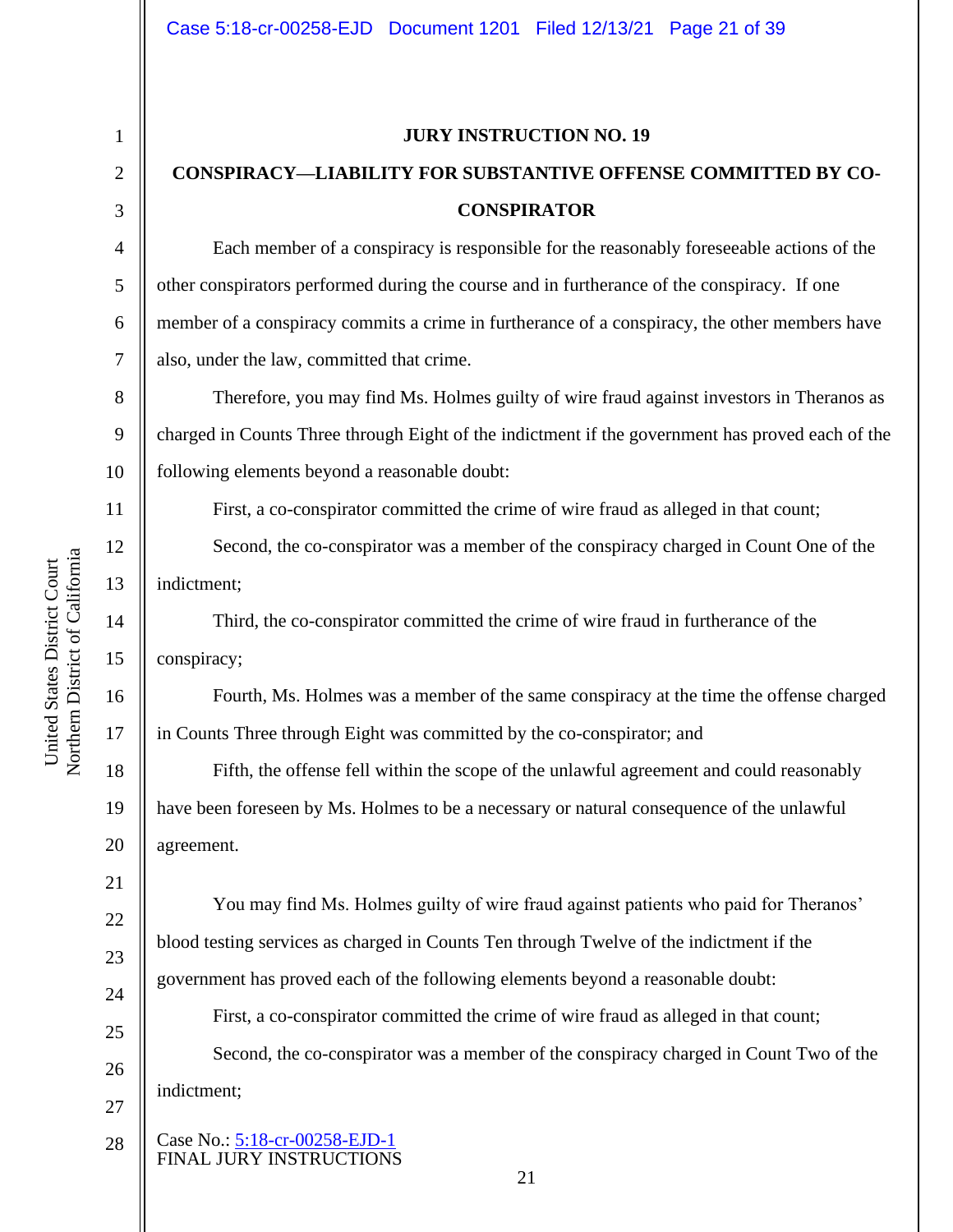### Case 5:18-cr-00258-EJD Document 1201 Filed 12/13/21 Page 22 of 39

Third, the co-conspirator committed the crime of wire fraud in furtherance of the conspiracy;

Fourth, Ms. Holmes was a member of the same conspiracy at the time the offense charged in Counts Ten through Twelve was committed by the co-conspirator; and

Fifth, the offense fell within the scope of the unlawful agreement and could reasonably have been foreseen by Ms. Holmes to be a necessary or natural consequence of the unlawful agreement.

| Case No.: 5:18-cr-00258-EJD-1<br>FINAL JURY INSTRUCTIONS |  |
|----------------------------------------------------------|--|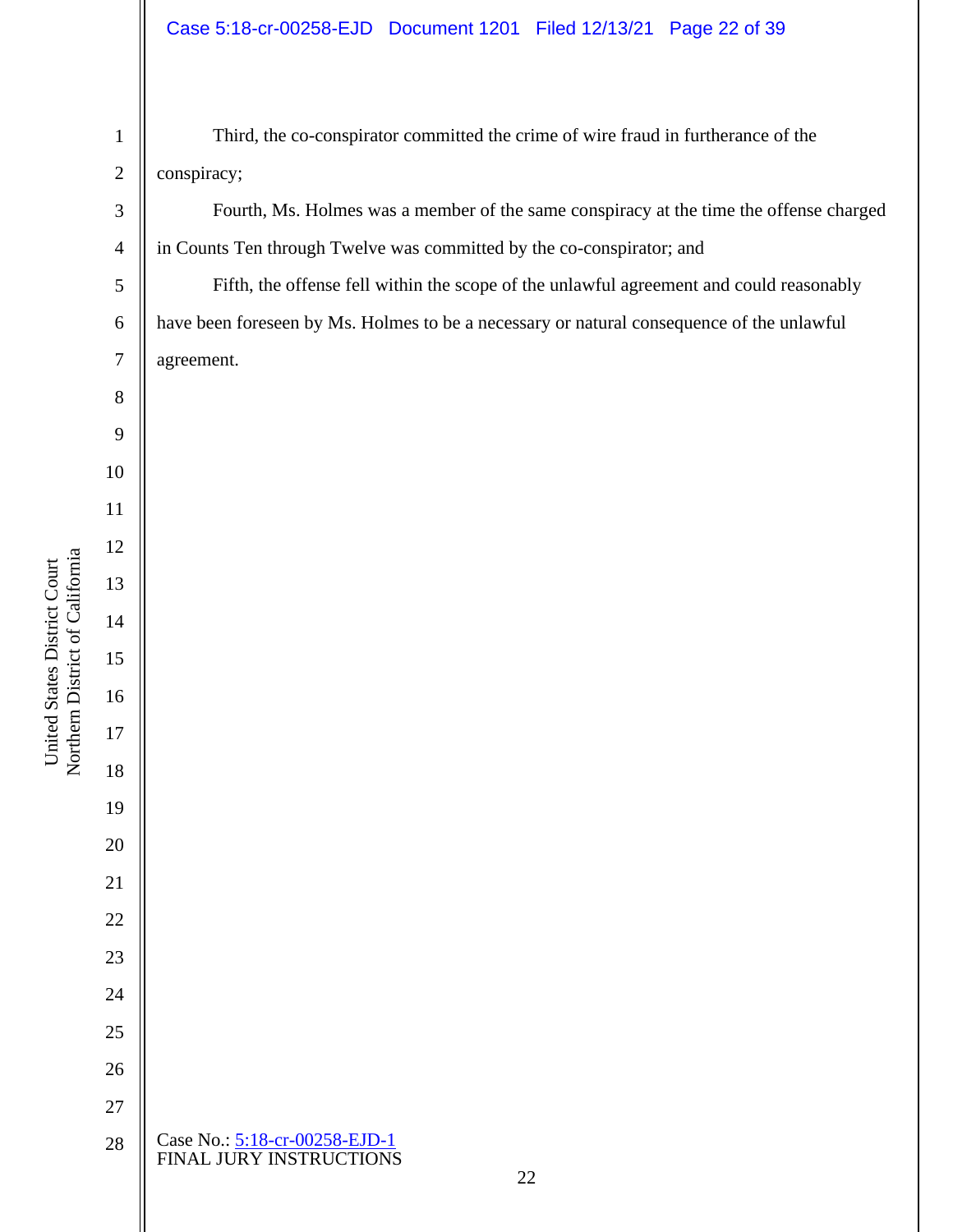United States District Court

1

2

3

4

5

6

7

8

9

22

### **JURY INSTRUCTION NO. 20**

### **WIRE FRAUD (18 U.S.C. § 1343)**

Ms. Holmes is charged in Counts Three, Four, Five, Six, Seven, Eight, Ten, Eleven, and Twelve of the indictment with wire fraud in violation of Section 1343 of Title 18 of the United States Code.

Ms. Holmes is charged in Counts Three through Eight of the indictment with wire fraud against investors in Theranos. In particular:

Ms. Holmes is charged in Count Three with wire fraud in connection with a wire transfer of \$99,990 on or about December 30, 2013.

10 11 Ms. Holmes is charged in Count Four with wire fraud in connection with a wire transfer of \$5,349,900 on or about December 31, 2013.

Ms. Holmes is charged in Count Five with wire fraud in connection with a wire transfer of \$4,875,000 on or about December 31, 2013.

Ms. Holmes is charged in Count Six with wire fraud in connection with a wire transfer of \$38,336,632 on or about February 6, 2014.

Ms. Holmes is charged in Count Seven with wire fraud in connection with a wire transfer of \$99,999,984 on or about October 31, 2014.

18 19 Ms. Holmes is charged in Count Eight with wire fraud in connection with a wire transfer of \$5,999,997 on or about October 31, 2014.

20 21 Ms. Holmes is charged in Counts Ten through Twelve of the indictment with wire fraud against patients who paid for Theranos' blood testing services. In particular:

Ms. Holmes is charged in Count Ten with wire fraud in connection with a wire

23 transmission of Patient E.T.'s laboratory blood test results on or about May 11, 2015.

24 25 Ms. Holmes is charged in Count Eleven with wire fraud in connection with a wire transmission of Patient M.E.'s laboratory blood test results on or about May 16, 2015.

26 27 Ms. Holmes is charged in Count Twelve with wire fraud in connection with a wire transfer of \$1,126,661 on or about August 3, 2015.

Case No.: [5:18-cr-00258-EJD-1](https://ecf.cand.uscourts.gov/cgi-bin/DktRpt.pl?327949) FINAL JURY INSTRUCTIONS 28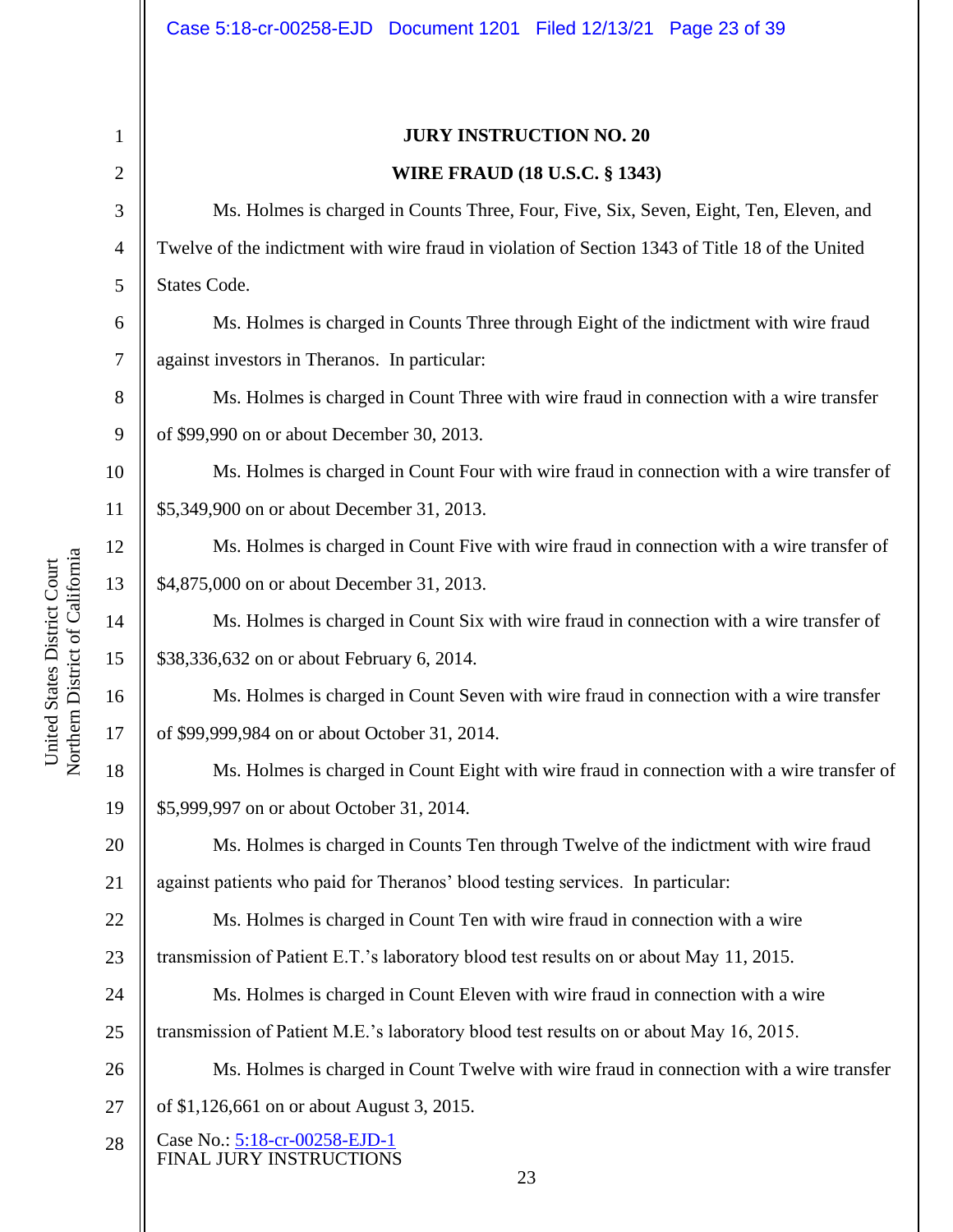In order for Ms. Holmes to be found guilty of each count of wire fraud, you must all unanimously agree with respect to each count that the government has proved each of the following elements beyond a reasonable doubt:

First, Ms. Holmes knowingly participated in, devised, or intended to devise a scheme or plan to defraud, or a scheme or plan for obtaining money or property by means of false or fraudulent pretenses, representations, or promises. A scheme to defraud is a deceptive scheme to deprive a person of money or property. Deceitful statements of half-truths may constitute false or fraudulent representations;

9 10 11 Second, the statements made as part of the scheme were material. Statements are material if they had a natural tendency to influence, or were capable of influencing, a person to part with money or property;

Third, Ms. Holmes acted with the intent to defraud, that is, the intent to deceive and cheat. The intent to deceive and cheat is the intent to deprive someone of money or property by means of deception; and

Fourth, Ms. Holmes used, or caused to be used, an interstate wire communication to carry out or attempt to carry out an essential part of the scheme. The wire itself need not be false or misleading.

In determining whether a scheme to defraud exists, you may consider not only Ms. Holmes' words and statements, but also the circumstances in which they are used as a whole.

A wiring is caused when one knows that a wire will be used in the ordinary course of business or when one can reasonably foresee such use.

22 23 24 25 It need not have been reasonably foreseeable to Ms. Holmes that the wire communication would be interstate in nature. Rather, it must have been reasonably foreseeable to Ms. Holmes that some wire communication would occur in furtherance of the scheme, and an interstate wire communication must have actually occurred in furtherance of the scheme.

- 26 27
- Case No.: [5:18-cr-00258-EJD-1](https://ecf.cand.uscourts.gov/cgi-bin/DktRpt.pl?327949) FINAL JURY INSTRUCTIONS 28

Northern District of California Northern District of California United States District Court United States District Court

1

2

3

4

5

6

7

8

12

13

14

15

16

17

18

19

20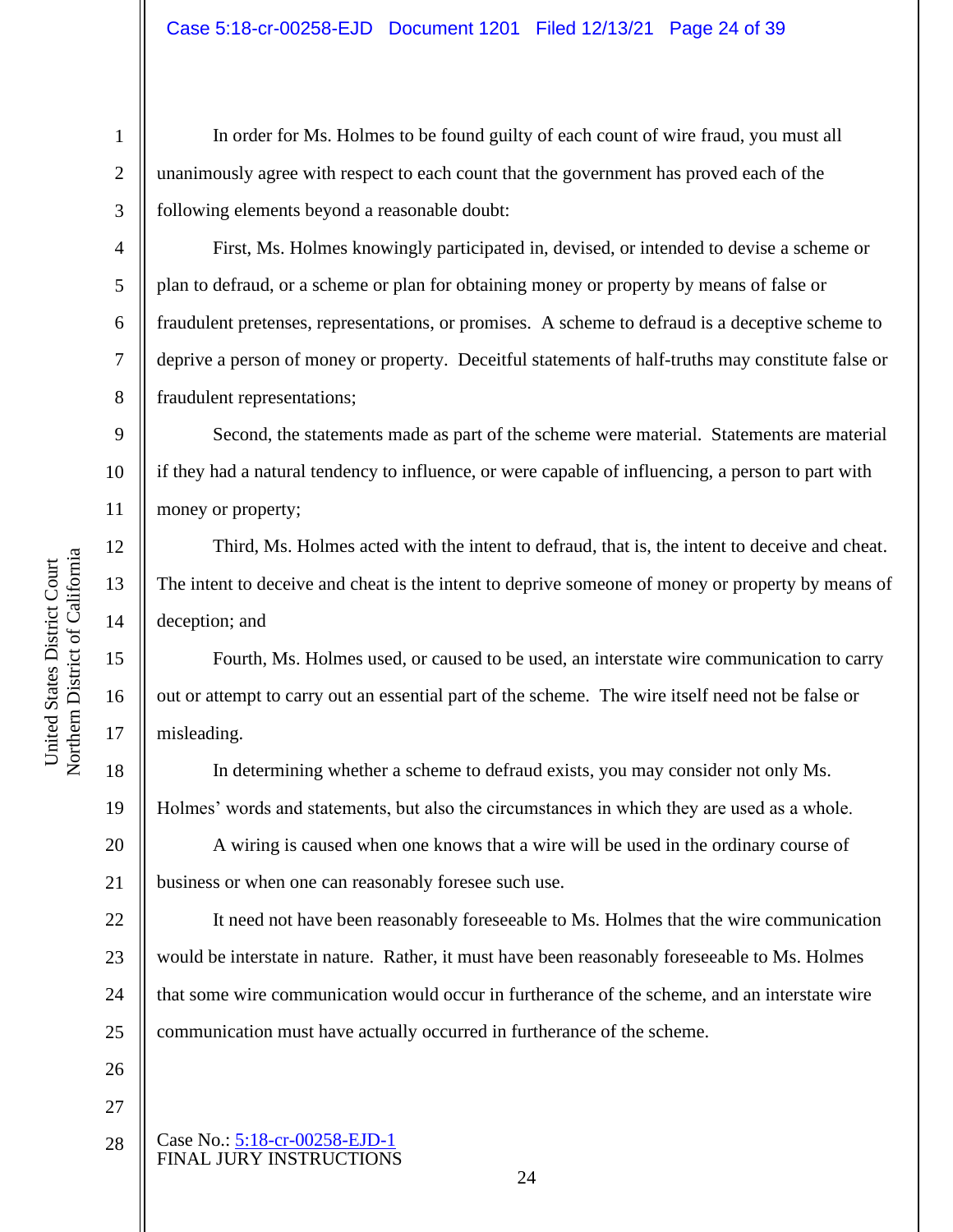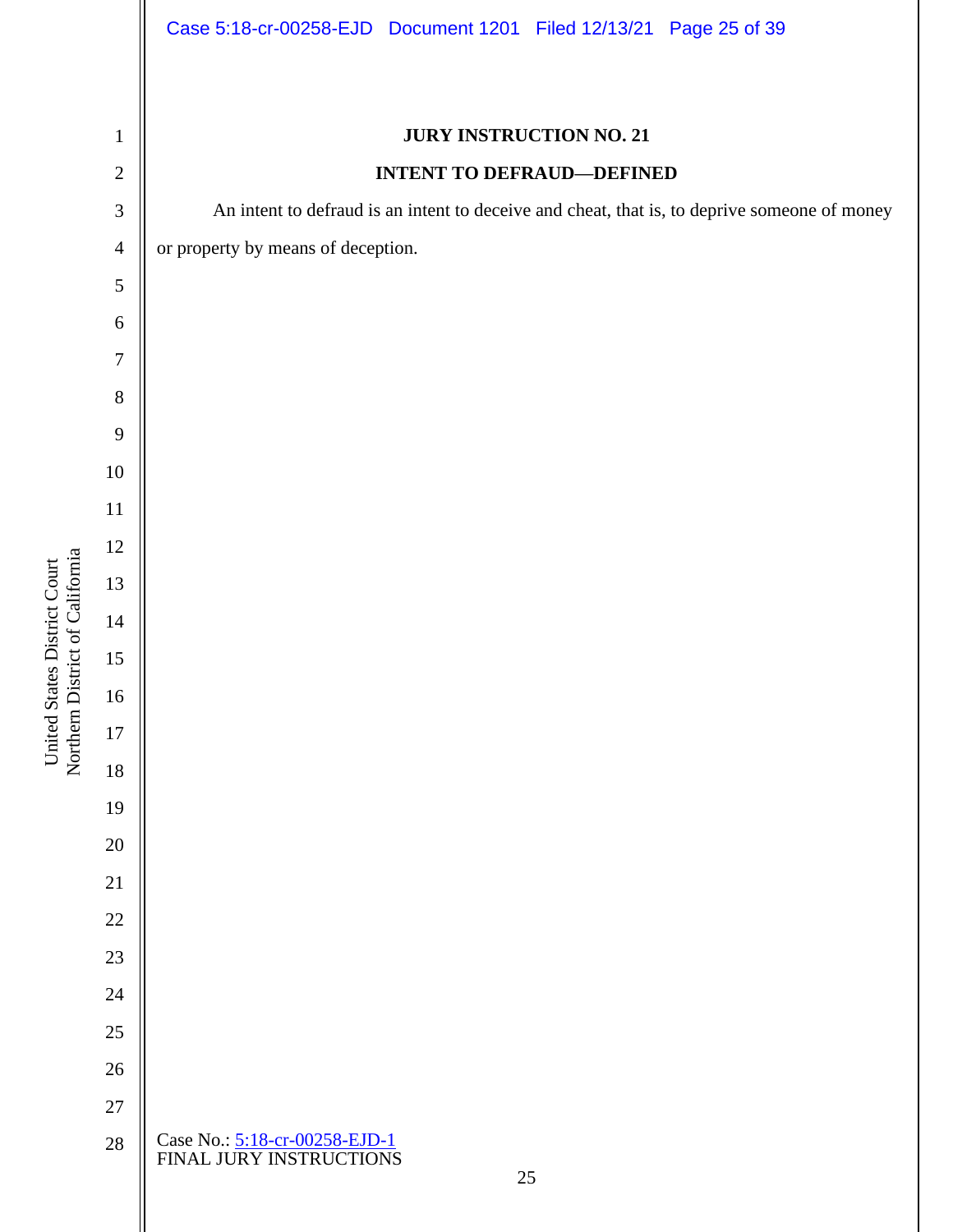# **JURY INSTRUCTION NO. 22 GOOD FAITH** You may consider whether Ms. Holmes had an honest, good faith belief in the truth of the specific misrepresentations alleged in the indictment in determining whether or not she acted with intent to defraud. Northern District of California Northern District of California United States District Court United States District Court Case No.: [5:18-cr-00258-EJD-1](https://ecf.cand.uscourts.gov/cgi-bin/DktRpt.pl?327949) FINAL JURY INSTRUCTIONS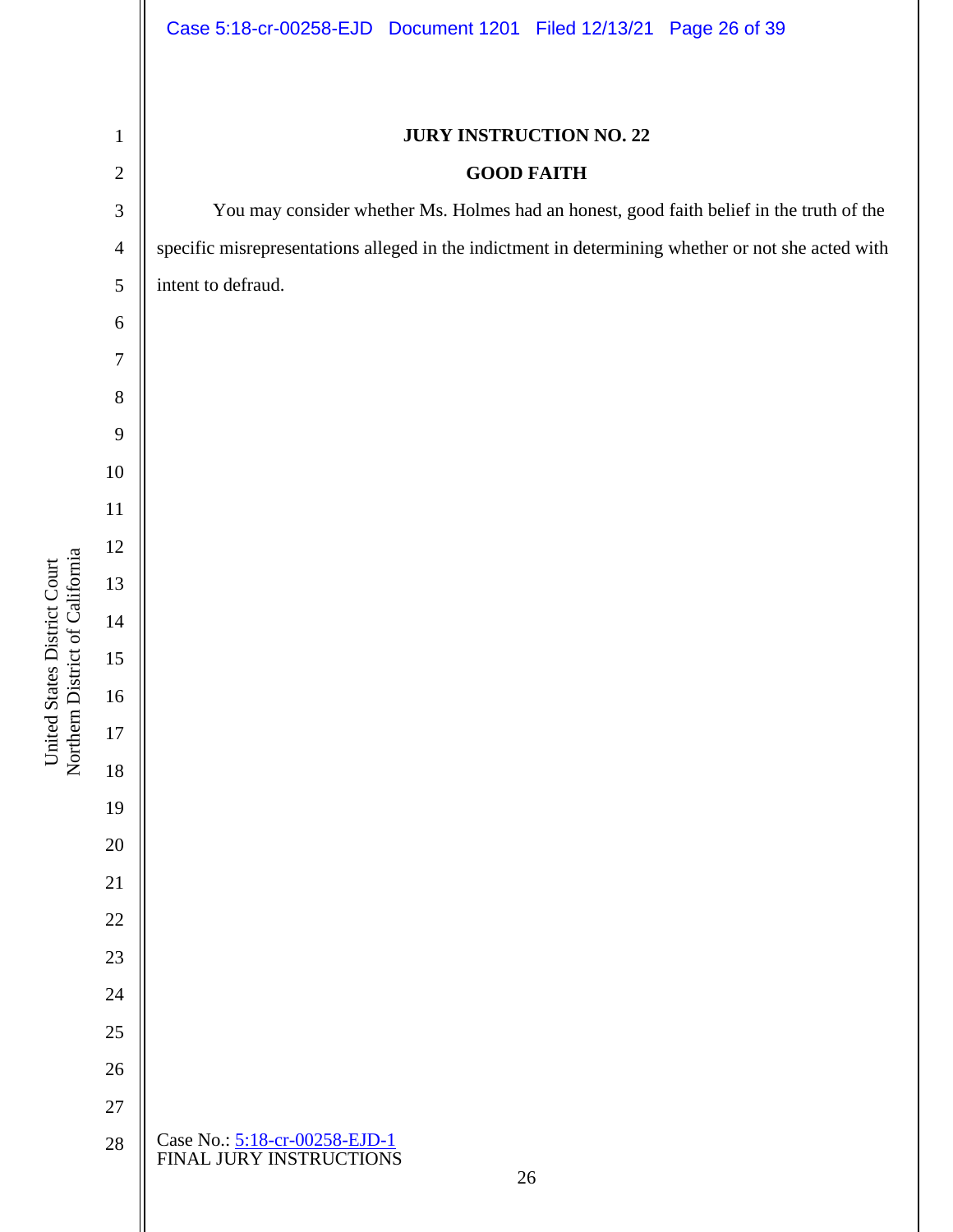An act is done knowingly if Ms. Holmes is aware of the act and does not act through olmes knew that her acts were unlawful. You may consider evidence of Ms. Holmes' words, acts, or knowingly.

knowledge of the fact at issue.

|                                 | $\overline{4}$ | ignorance, mistake, or accident. The government is not required to prove that Ms. Ho |
|---------------------------------|----------------|--------------------------------------------------------------------------------------|
|                                 | $\sqrt{5}$     | that her acts were unlawful. You may consider evidence of Ms. Holmes' words, acts    |
|                                 | 6              | omissions, along with all the other evidence, in deciding whether Ms. Holmes acted k |
|                                 | $\tau$         | To find that Ms. Holmes acted knowingly, you must find that she herself had          |
|                                 | $8\,$          | the fact at issue.                                                                   |
|                                 | 9              |                                                                                      |
|                                 | 10             |                                                                                      |
|                                 | 11             |                                                                                      |
|                                 | 12             |                                                                                      |
|                                 | 13             |                                                                                      |
|                                 | 14             |                                                                                      |
| Northern District of California | 15             |                                                                                      |
|                                 | 16             |                                                                                      |
|                                 | 17             |                                                                                      |
|                                 | 18             |                                                                                      |
|                                 | 19             |                                                                                      |
|                                 | 20             |                                                                                      |
|                                 | 21             |                                                                                      |
|                                 | 22             |                                                                                      |
|                                 | 23             |                                                                                      |
|                                 | 24             |                                                                                      |
|                                 | 25             |                                                                                      |
|                                 | 26             |                                                                                      |
|                                 | 27             |                                                                                      |
|                                 | 28             | Case No.: 5:18-cr-00258-EJD-1<br>FINAL JURY INSTRUCTIONS<br>27                       |
|                                 |                |                                                                                      |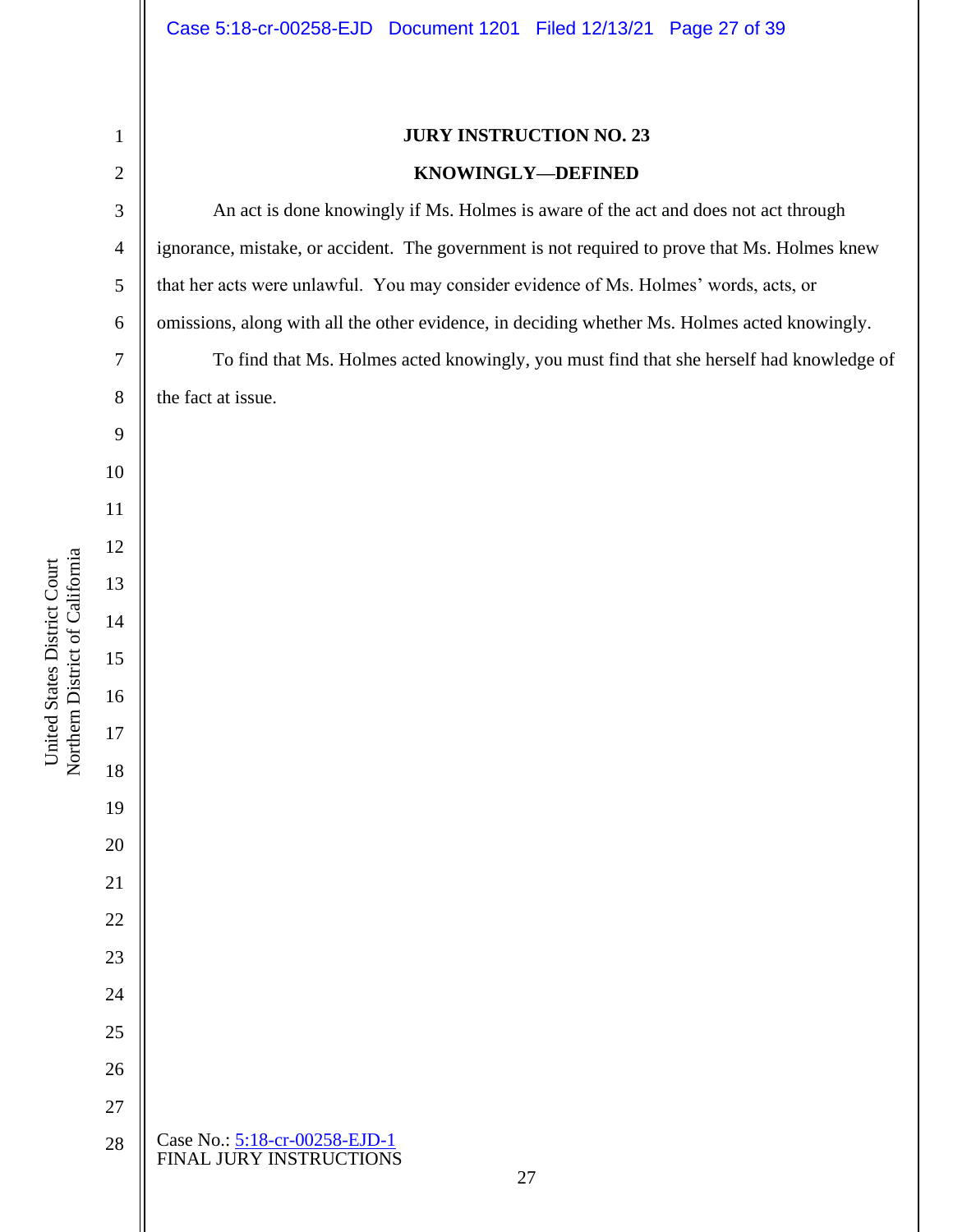# **JURY INSTRUCTION NO. 24 AIDING AND ABETTING**

Ms. Holmes may be found guilty of wire fraud as charged in Counts Three through Eight and Ten through Twelve of the indictment, even if Ms. Holmes personally did not commit the act or acts constituting the crime but aided and abetted in its commission. To "aid and abet" means intentionally to help someone else commit a crime. To prove Ms. Holmes guilty of wire fraud by aiding and abetting, the government must prove each of the following beyond a reasonable doubt:

First, someone else committed the conduct charged in Counts Three through Eight and Ten through Twelve of the indictment**;**

Second, Ms. Holmes aided, counseled, commanded, induced, or procured that person with respect to at least one element of wire fraud as charged in Counts Three through Eight and Ten through Twelve of the indictment**;** 

Third, Ms. Holmes acted with the intent to facilitate wire fraud as charged in Counts Three through Eight and Ten through Twelve of the indictment**;** and

Fourth, Ms. Holmes acted before the crime was completed.

It is not enough that Ms. Holmes merely associated with the person committing the crime, or unknowingly or unintentionally did things that were helpful to that person, or was present at the scene of the crime. The evidence must show beyond a reasonable doubt that Ms. Holmes acted with the knowledge and intention of helping that person commit wire fraud as charged in Counts Three through Eight and Ten through Twelve of the indictment**.**

21 22 23 A defendant acts with the intent to facilitate the crime when the defendant actively participates in a criminal venture with advance knowledge of the crime and having acquired that knowledge when the defendant still had a realistic opportunity to withdraw from the crime.

24 25 The government is not required to prove precisely which person actually committed the crime and which person aided and abetted.

28

26

27

Case No.: [5:18-cr-00258-EJD-1](https://ecf.cand.uscourts.gov/cgi-bin/DktRpt.pl?327949) FINAL JURY INSTRUCTIONS 28

Northern District of California Northern District of California United States District Court United States District Court

1

2

3

4

5

6

7

8

9

10

11

12

13

14

15

16

17

18

19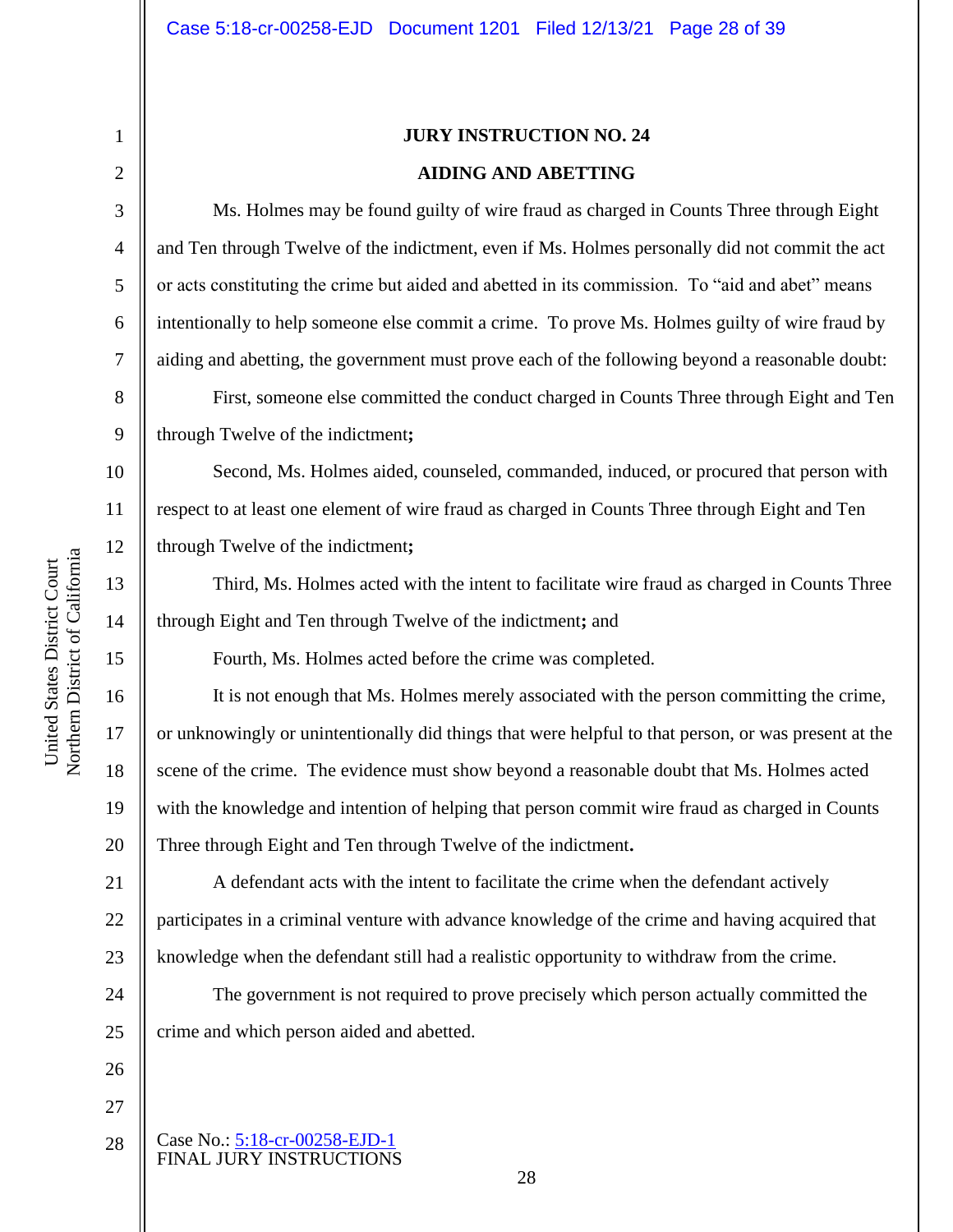5

6

7

8

9

10

11

12

13

14

15

16

17

### **JURY INSTRUCTION NO. 25**

#### **SCHEME TO DEFRAUD—VICARIOUS LIABILITY** (**18 U.S.C. § 1343)**

If you find that Ms. Holmes was a member of the scheme to defraud investors in Theranos charged in Counts Three through Eight and that Ms. Holmes had the intent to defraud investors in Theranos, Ms. Holmes may be responsible for other co-schemers' actions during the course of and in furtherance of the alleged scheme, even if Ms. Holmes did not know what they said or did.

For Ms. Holmes to be guilty of an offense committed by a co-schemer in furtherance of the scheme, the government must prove each of the following elements beyond a reasonable doubt:

First, the co-schemer was a member of the scheme to defraud investors charged in Counts Three through Eight of the indictment;

Second, the co-schemer committed the offense in furtherance of the scheme to defraud Theranos investors;

Third, Ms. Holmes was a member of the same scheme to defraud, and possessed the intent to defraud Theranos investors; and

Fourth, the offense committed by the co-schemer fell within the scope of the scheme to defraud and was one that Ms. Holmes could reasonably foresee as a necessary and natural consequence of the scheme to defraud.

18 19 20 21 22 If you find that Ms. Holmes was a member of the scheme to defraud patients who paid for Theranos' blood testing services charged in Counts Ten through Twelve and that Ms. Holmes had the intent to defraud Theranos paying patients, Ms. Holmes may be responsible for other coschemers' actions during the course of and in furtherance of the alleged scheme, even if Ms. Holmes did not know what they said or did.

23 24 25 26 27 For Ms. Holmes to be guilty of an offense committed by a co-schemer in furtherance of the scheme, the government must prove each of the following elements beyond a reasonable doubt: First, the co-schemer was a member of the scheme to defraud patients who paid for Theranos' blood testing services charged in Counts Ten through Twelve of the indictment; Second, the co-schemer committed the offense in furtherance of the scheme to defraud

Case No.: [5:18-cr-00258-EJD-1](https://ecf.cand.uscourts.gov/cgi-bin/DktRpt.pl?327949) FINAL JURY INSTRUCTIONS 28

Northern District of California Northern District of California United States District Court United States District Court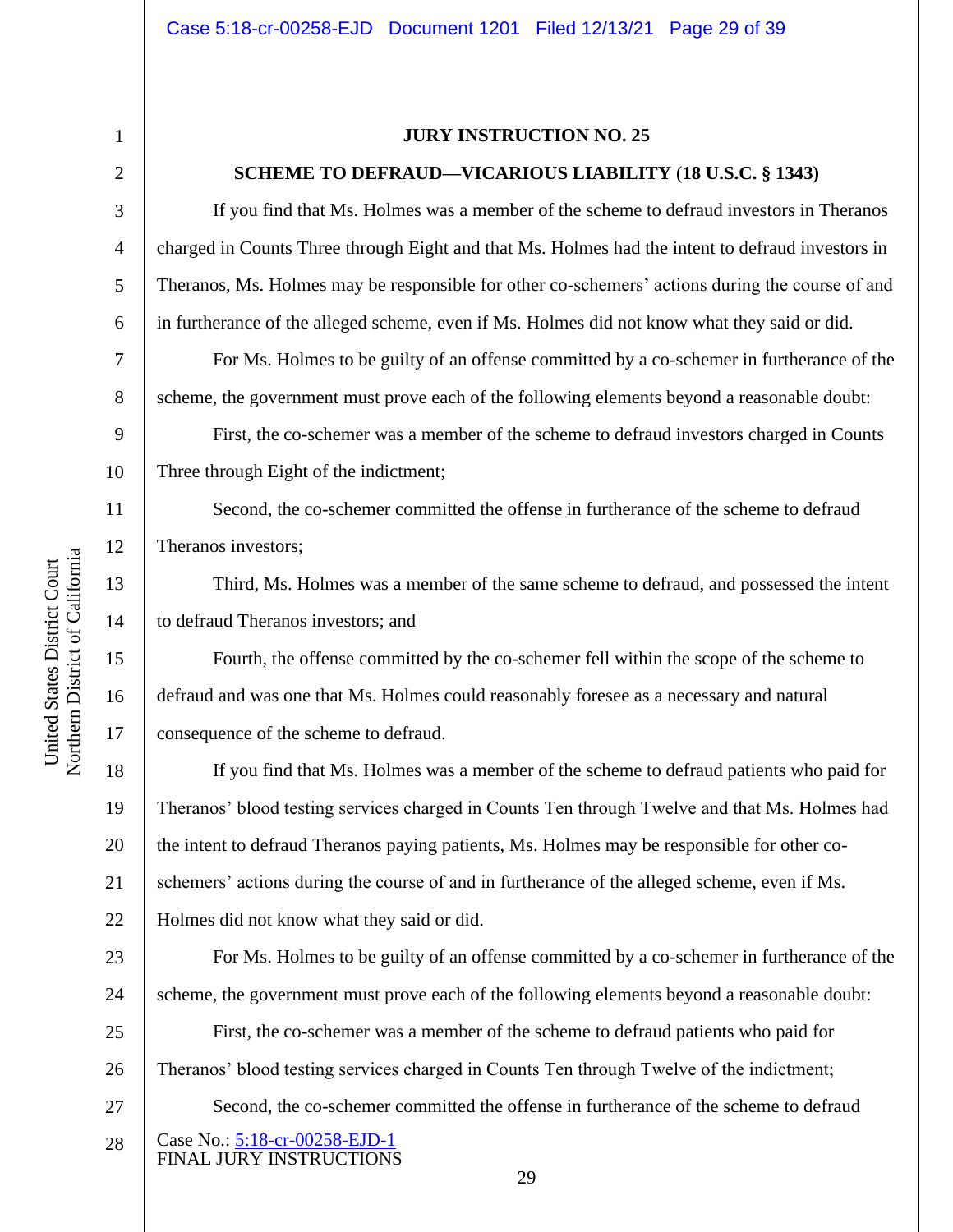### Case 5:18-cr-00258-EJD Document 1201 Filed 12/13/21 Page 30 of 39

Theranos paying patients;

Third, Ms. Holmes was a member of the same scheme to defraud, and possessed the intent to defraud Theranos paying patients; and

Fourth, the offense committed by the co-schemer fell within the scope of the scheme to defraud and was one that Ms. Holmes could reasonably foresee as a necessary and natural consequence of the scheme to defraud.

|                                 | 8         |                                                          |  |
|---------------------------------|-----------|----------------------------------------------------------|--|
|                                 | 9         |                                                          |  |
|                                 | $10\,$    |                                                          |  |
|                                 | 11        |                                                          |  |
|                                 | 12        |                                                          |  |
|                                 | 13        |                                                          |  |
|                                 | 14        |                                                          |  |
| Northern District of California | 15        |                                                          |  |
|                                 | 16        |                                                          |  |
|                                 | 17        |                                                          |  |
|                                 | 18        |                                                          |  |
|                                 | 19        |                                                          |  |
|                                 | <b>20</b> |                                                          |  |
|                                 | 21        |                                                          |  |
|                                 | 22        |                                                          |  |
|                                 | 23        |                                                          |  |
|                                 | 24        |                                                          |  |
|                                 | 25        |                                                          |  |
|                                 | 26        |                                                          |  |
|                                 | 27        |                                                          |  |
|                                 | 28        | Case No.: 5:18-cr-00258-EJD-1<br>FINAL JURY INSTRUCTIONS |  |
|                                 |           | 30                                                       |  |
|                                 |           |                                                          |  |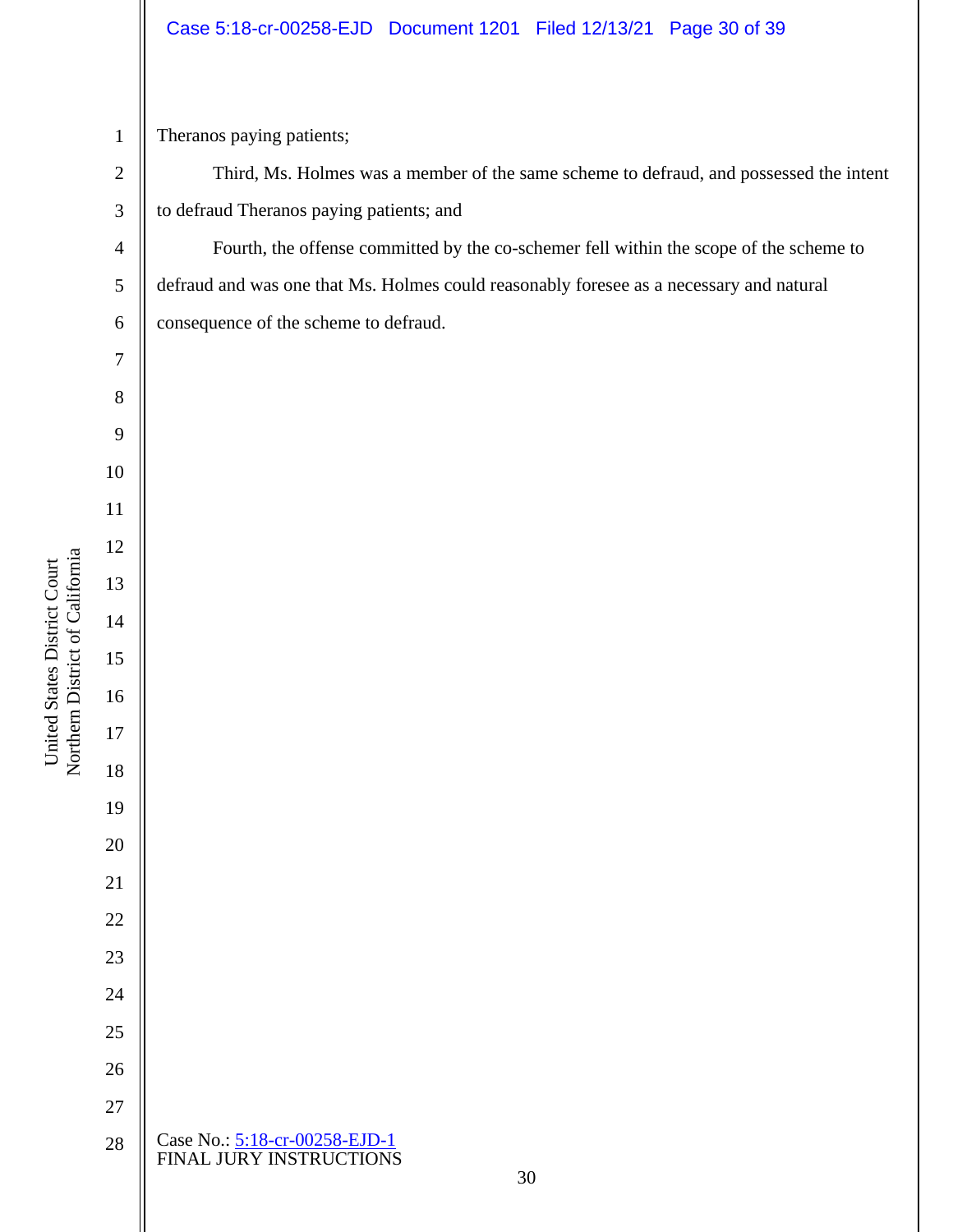### **JURY INSTRUCTION NO. 26**

### **WIRE FRAUD—ALLEGED VICTIM'S CONDUCT**

An alleged victim's negligence is not a defense to wire fraud. You have heard evidence regarding investors' process for deciding whether to invest money in Theranos. You are to consider this evidence to the extent that it helps you determine whether Ms. Holmes made false or fraudulent pretenses, representations, or promises as part of a scheme or plan to defraud (see prior Wire Fraud instruction). You may also consider this evidence to the extent that it helps you determine whether the statements made as part of the alleged scheme were material; that is, whether they had a natural tendency to influence, or were capable of influencing, a person to part with money or property (see prior Wire Fraud instruction).

Northern District of California Northern District of California United States District Court United States District Court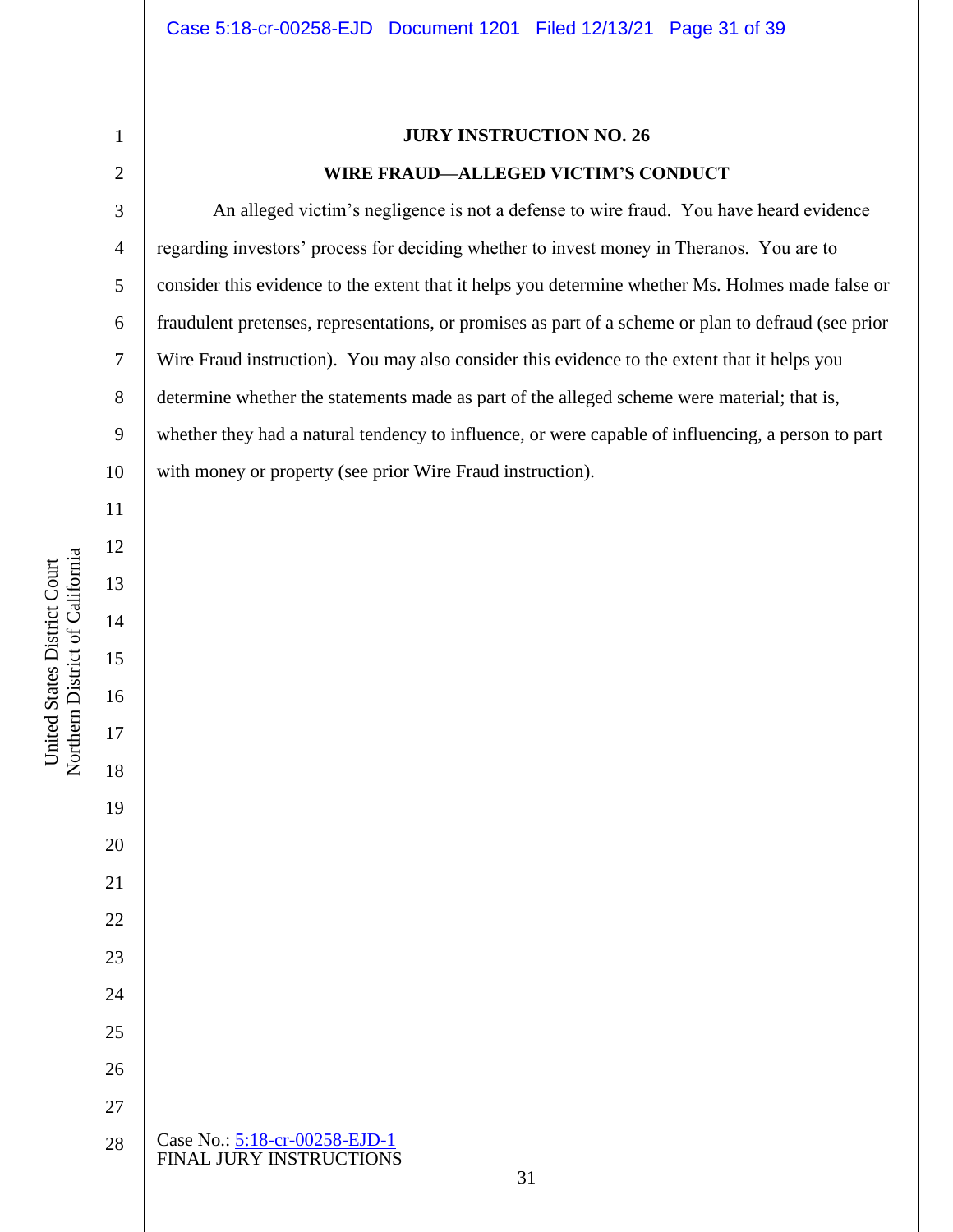**JURY INSTRUCTION NO. 27 SUCCESS OF A WIRE FRAUD SCHEME** Success of a scheme to defraud is not necessary for purposes of determining whether wire fraud occurred. For Counts Three through Eight and Ten through Twelve, it is not necessary that Ms. Holmes made a profit or that anyone actually suffered a loss. Northern District of California Northern District of California Case No.: [5:18-cr-00258-EJD-1](https://ecf.cand.uscourts.gov/cgi-bin/DktRpt.pl?327949) FINAL JURY INSTRUCTIONS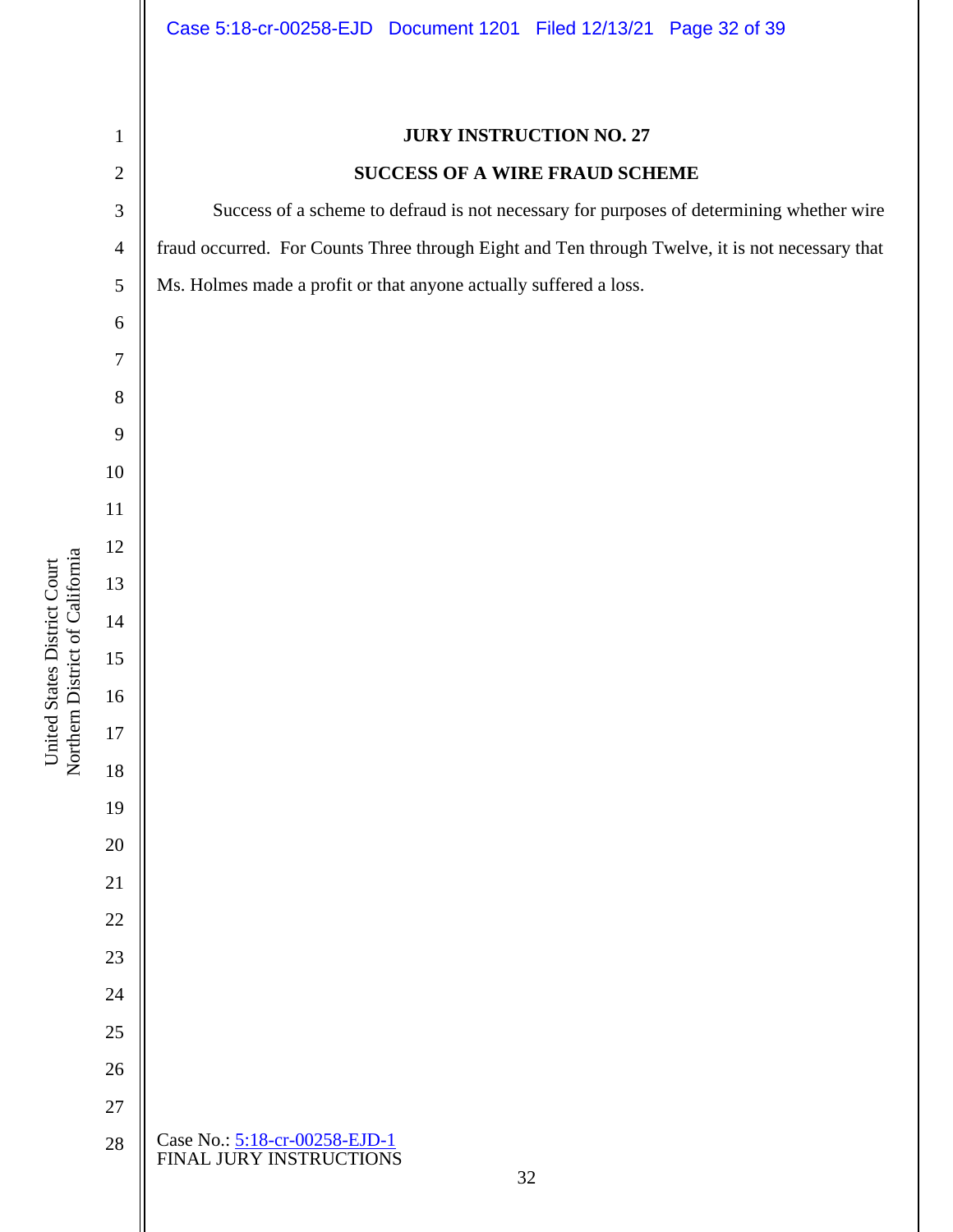### **JURY INSTRUCTION NO. 28**

### **ALLEGED VIOLATIONS OF REGULATIONS AND INDUSTRY STANDARDS**

You have heard evidence regarding alleged violations of regulations and industry standards. Ms. Holmes is not liable for any of the offenses alleged in the indictment merely because she or Theranos may have violated federal or state regulations or because Ms. Holmes or Theranos may have engaged in negligent practices or violated industry standards related to laboratory testing or medical devices. However, you may consider such evidence, along with other evidence, limited to any purposes for which such evidence was admitted, in assessing whether the government has proved each of the counts charged in the indictment.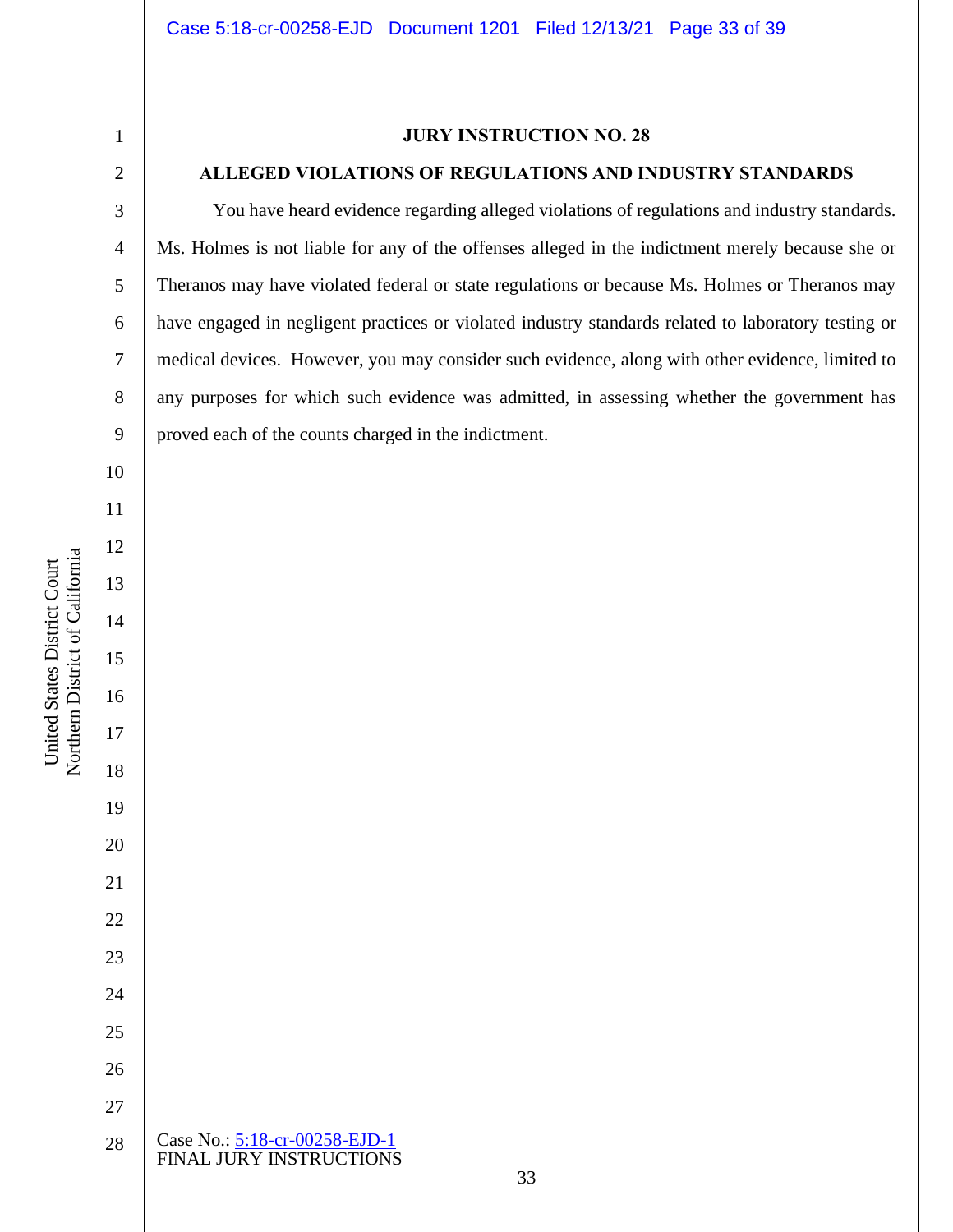13

14

15

16

17

18

19

20

21

22

# **JURY INSTRUCTION NO. 29 DUTY TO DELIBERATE**

When you begin your deliberations, elect one member of the jury as your foreperson who will preside over the deliberations and speak for you here in court.

You will then discuss the case with your fellow jurors to reach agreement if you can do so. Your verdict, whether guilty or not guilty, must be unanimous.

Each of you must decide the case for yourself, but you should do so only after you have considered all the evidence, discussed it fully with the other jurors, and listened to the views of your fellow jurors.

Do not be afraid to change your opinion if the discussion persuades you that you should. But do not come to a decision simply because other jurors think it is right.

It is important that you attempt to reach a unanimous verdict but, of course, only if each of you can do so after having made your own conscientious decision. Do not change an honest belief about the weight and effect of the evidence simply to reach a verdict.

Perform these duties fairly and impartially. Do not allow personal likes or dislikes, sympathy, prejudice, fear, or public opinion to influence you. You should also not be influenced by any person's race, color, religious beliefs, national ancestry, sexual orientation, gender identity, gender, profession, celebrity, economic circumstances, or position in life or in the community. Also, do not allow yourself to be influenced by personal likes or dislikes, sympathy, prejudice, fear, public opinion, or biases, including unconscious biases. Unconscious biases are stereotypes, attitudes, or preferences that people may consciously reject but may be expressed without conscious awareness, control, or intention.

23 24 25 26 It is your duty as jurors to consult with one another and to deliberate with one another with a view towards reaching an agreement if you can do so. During your deliberations, you should not hesitate to reexamine your own views and change your opinion if you become persuaded that it is wrong.

- 27
- Case No.: [5:18-cr-00258-EJD-1](https://ecf.cand.uscourts.gov/cgi-bin/DktRpt.pl?327949) FINAL JURY INSTRUCTIONS 28

Northern District of California Northern District of California United States District Court United States District Court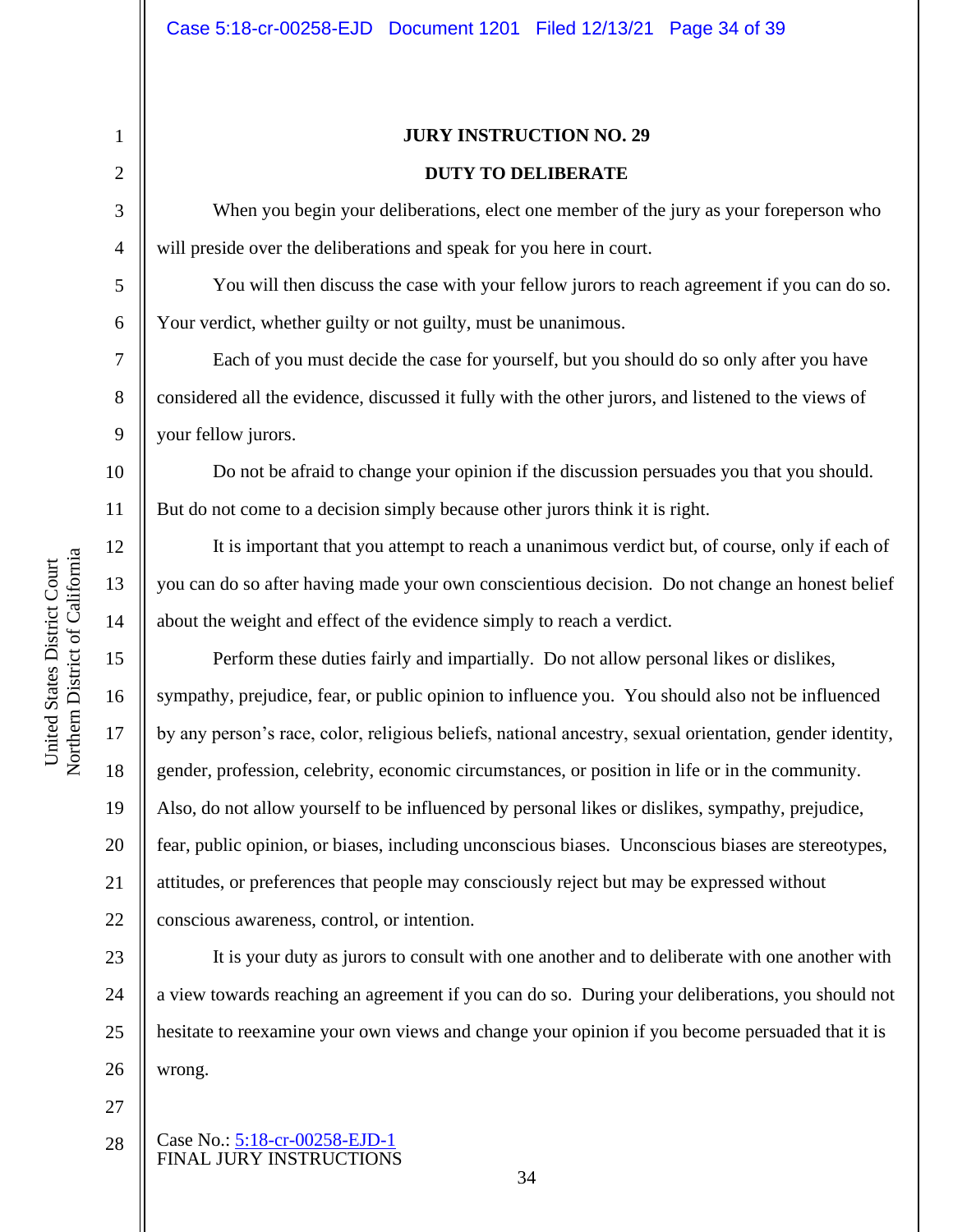11

12

13

14

15

16

17

18

19

20

21

22

23

24

25

26

27

### **JURY INSTRUCTION NO. 30**

#### **CONSIDERATION OF EVIDENCE—CONDUCT OF THE JURY**

Because you must base your verdict only on the evidence received in the case and on these instructions, I remind you that you must not be exposed to any other information about the case or to the issues it involves. Except for discussing the case with your fellow jurors during your deliberations:

Do not communicate with anyone in any way and do not let anyone else communicate with you in any way about the merits of the case or anything to do with it. This restriction includes discussing the case in person, in writing, by phone, tablet, computer, or any other means, via email, text messaging, or any Internet chat room, blog, website or other forms of social media. This restriction applies to communicating with your family members, your employer, the media or press, and the people involved in the trial. If you are asked or approached in any way about your jury service or anything about this case, you must respond that you have been ordered not to discuss the matter and to report the contact to the court.

Do not read, watch, or listen to any news or media accounts or commentary about the case or anything to do with it; do not do any research, such as consulting dictionaries, searching the Internet (through Google or otherwise) or using other reference materials; and do not make any investigation or in any other way try to learn about the case on your own.

The law requires these restrictions to ensure the parties have a fair trial based on the same evidence that each party has had an opportunity to address. A juror who violates these restrictions jeopardizes the fairness of these proceedings, and a mistrial could result that would require the entire trial process to start over. If any juror is exposed to any outside information, please notify the court immediately.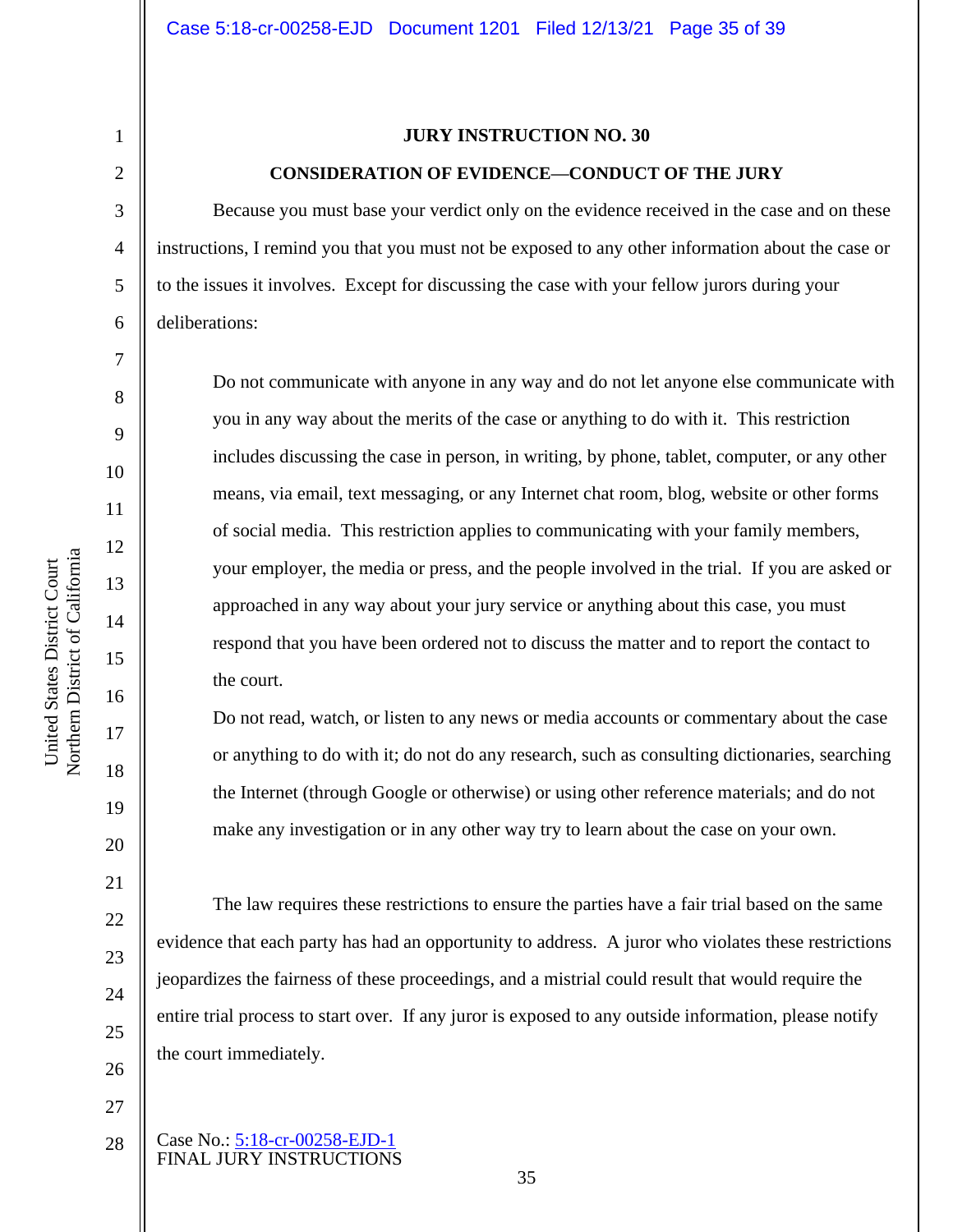### **JURY INSTRUCTION NO. 31**

### **USE OF NOTES**

Some of you have taken notes during the trial. Whether or not you took notes, you should rely on your own memory of what was said. Notes are only to assist your memory. You should not be overly influenced by your notes or those of your fellow jurors.

Northern District of California Northern District of California United States District Court United States District Court

Case No.: [5:18-cr-00258-EJD-1](https://ecf.cand.uscourts.gov/cgi-bin/DktRpt.pl?327949) FINAL JURY INSTRUCTIONS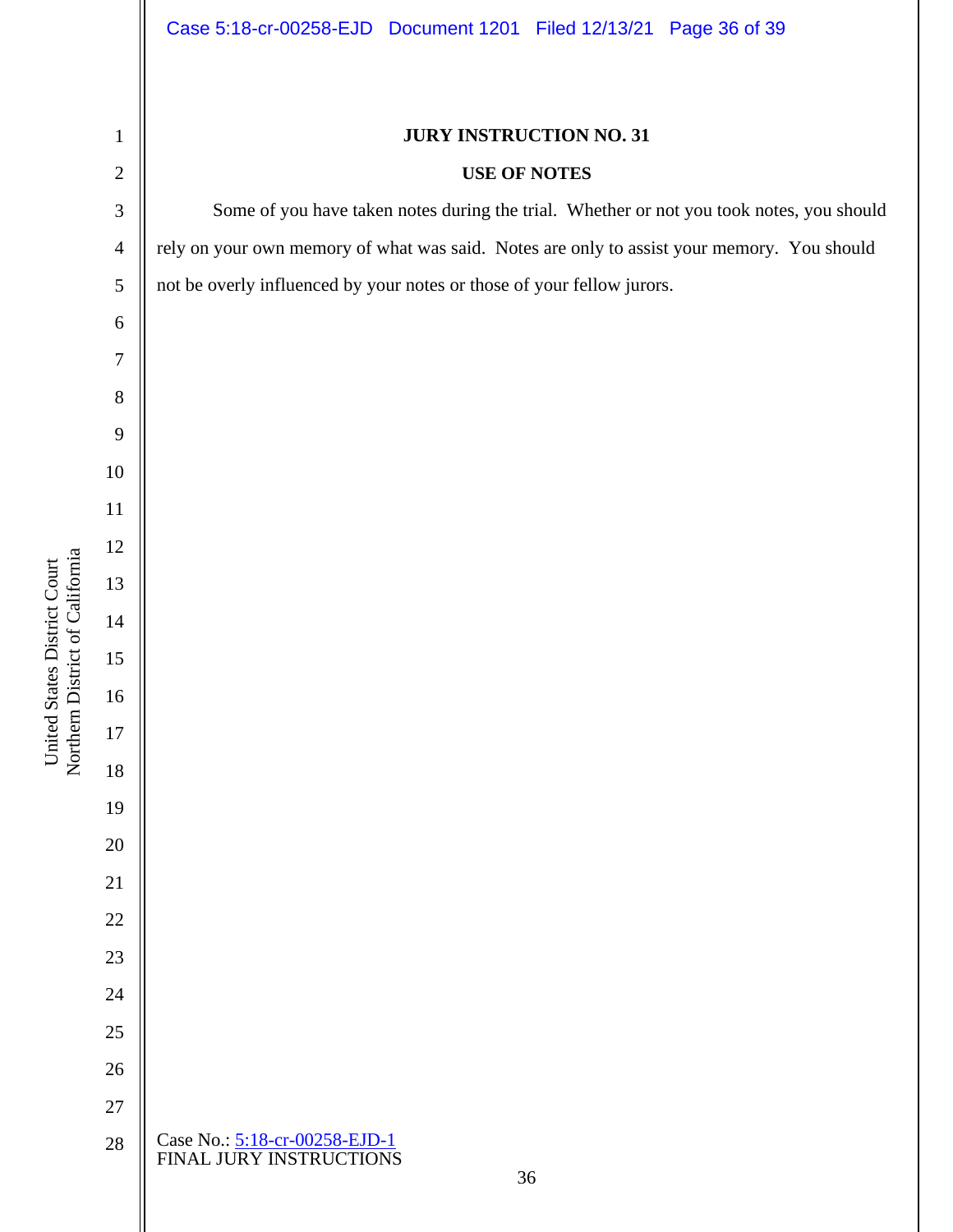**JURY INSTRUCTION NO. 32 JURY CONSIDERATION OF PUNISHMENT** The punishment provided by law for the alleged offenses is for the court to decide. You may not consider punishment in deciding whether the government has proved its case against Ms. Holmes beyond a reasonable doubt. Northern District of California Northern District of California United States District Court United States District Court Case No.: [5:18-cr-00258-EJD-1](https://ecf.cand.uscourts.gov/cgi-bin/DktRpt.pl?327949) FINAL JURY INSTRUCTIONS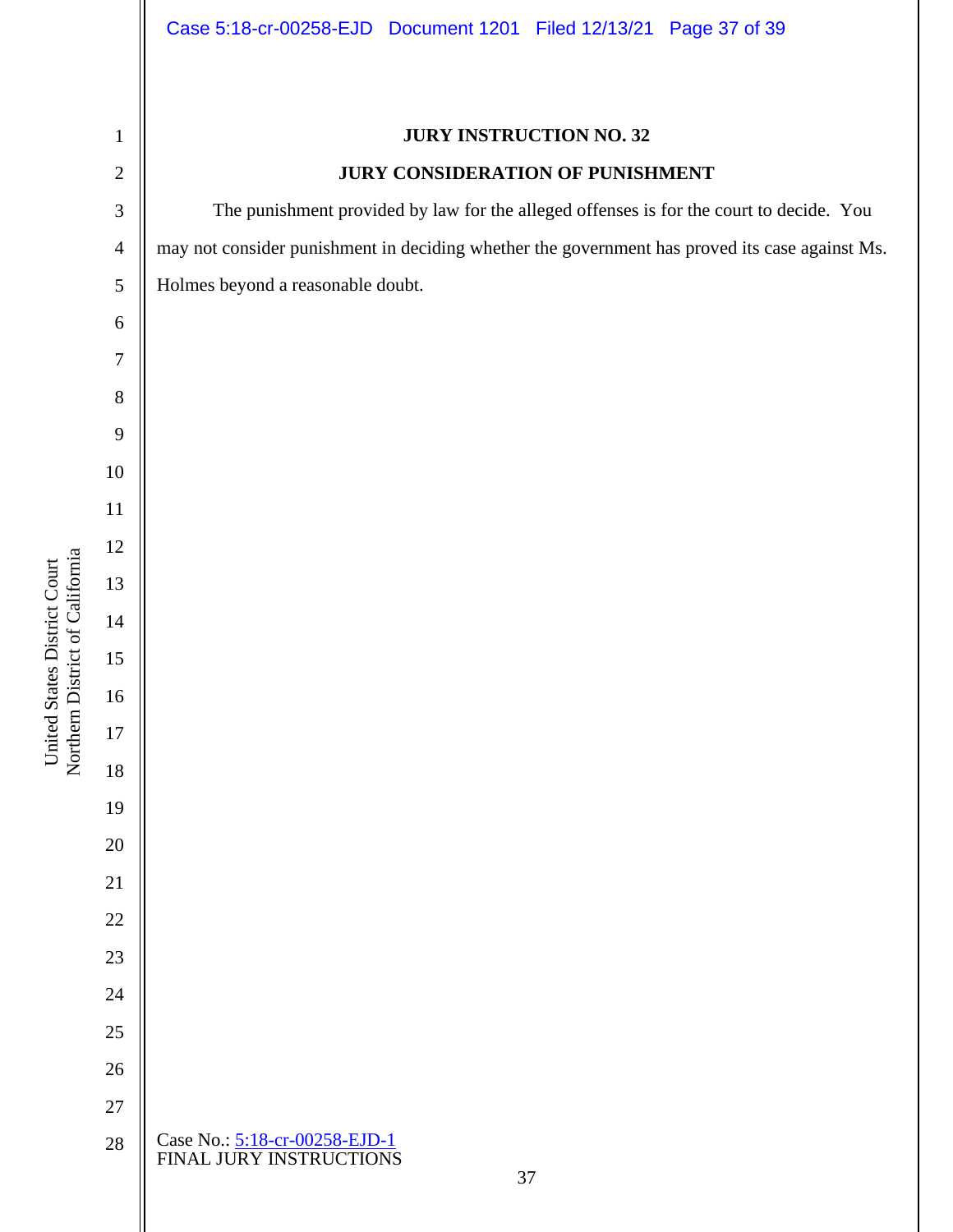United States District Court

Northern District of California United States District Court

# **JURY INSTRUCTION NO. 33**

# **VERDICT FORM**

A verdict form has been prepared for you. After you have reached unanimous agreement on a verdict, your foreperson should complete the verdict form according to your deliberations, sign, and date it, and advise the clerk that you are ready to return to the courtroom.

Case No.: [5:18-cr-00258-EJD-1](https://ecf.cand.uscourts.gov/cgi-bin/DktRpt.pl?327949) FINAL JURY INSTRUCTIONS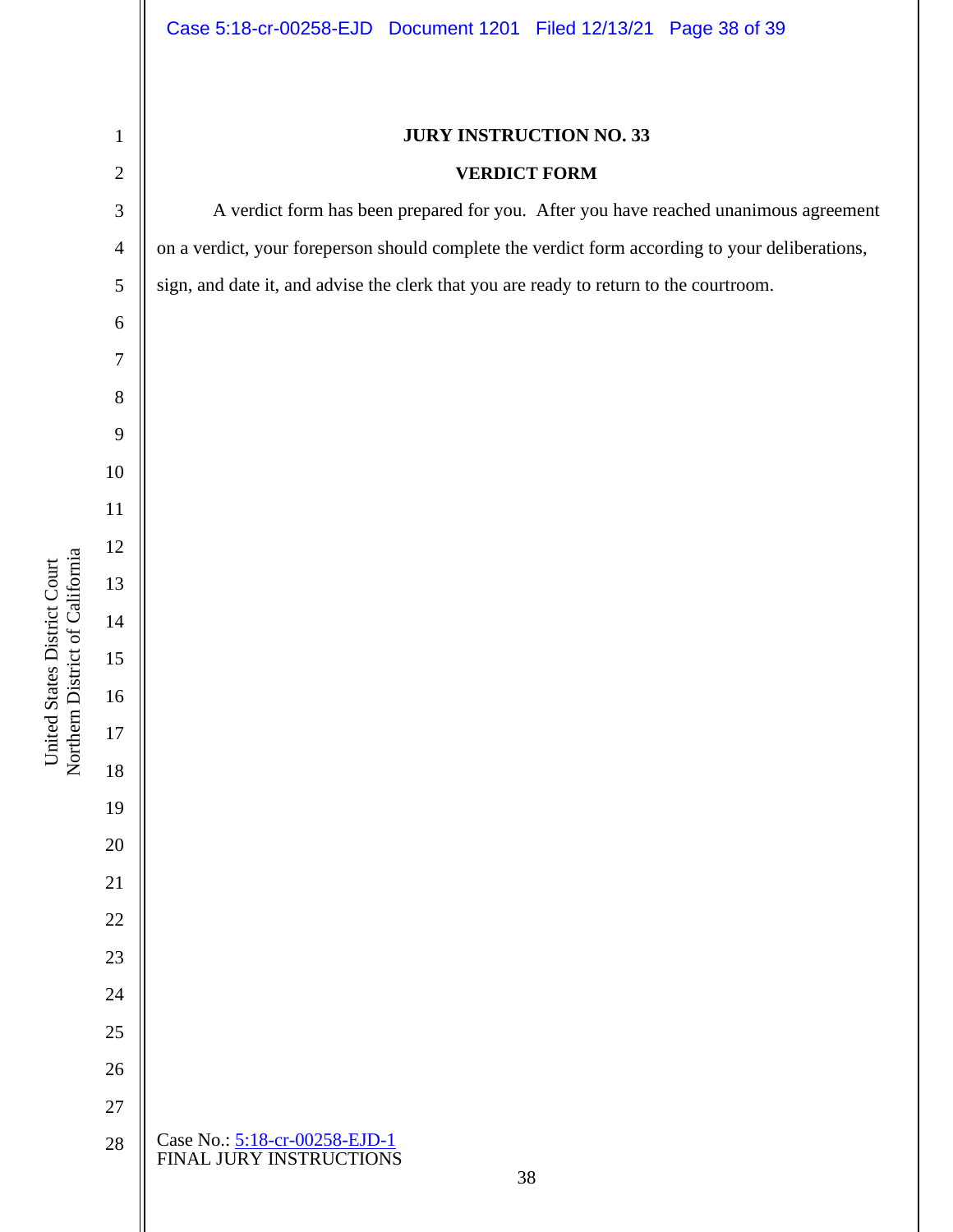# **JURY INSTRUCTION NO. 34 COMMUNICATION WITH COURT**

If it becomes necessary during your deliberations to communicate with me, you may send a note through the clerk, signed by any one or more of you. No member of the jury should ever attempt to communicate with me except by a signed writing, and I will respond to the jury concerning the case only in writing or here in open court. If you send out a question, I will consult with the lawyers before answering it, which may take some time. You may continue your deliberations while waiting for the answer to any question. Remember that you are not to tell anyone—including me—how the jury stands, numerically or otherwise, on any question submitted to you, including the question of the guilt of Ms. Holmes, until after you have reached a unanimous verdict or have been discharged.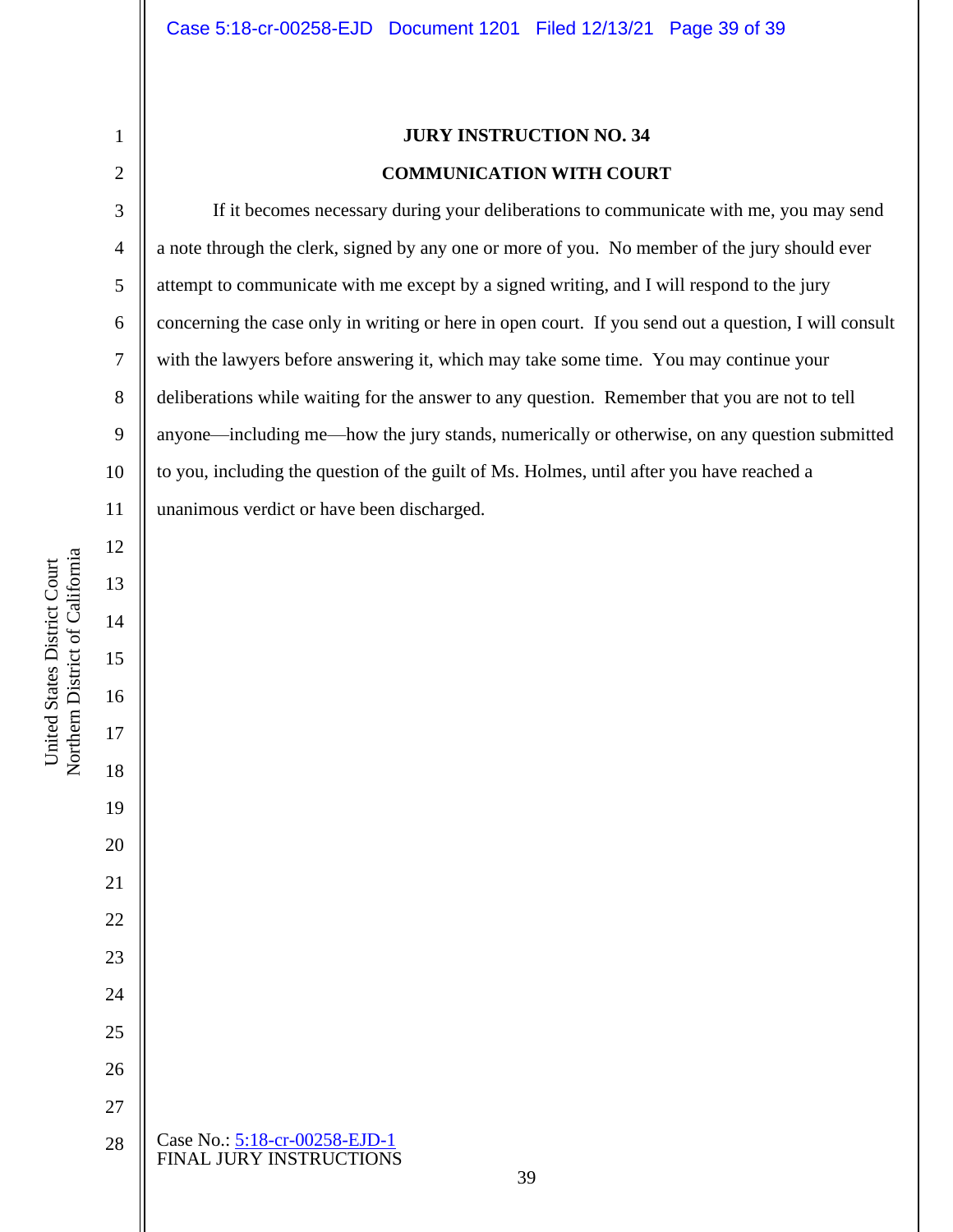$\pmb{b}$ 

United States District Court<br>Northern District of California

| 1                       |                                                                                                  |
|-------------------------|--------------------------------------------------------------------------------------------------|
| $\overline{\mathbf{c}}$ |                                                                                                  |
| 3                       |                                                                                                  |
| 4                       | UNITED STATES DISTRICT COURT                                                                     |
| 5                       | NORTHERN DISTRICT OF CALIFORNIA                                                                  |
| 6                       | <b>SAN JOSE DIVISION</b>                                                                         |
| 7                       |                                                                                                  |
| 8                       | UNITED STATES OF AMERICA,<br>Case No. 5:18-cr-00258-EJD-1                                        |
| 9                       | Plaintiff,<br><b>FINAL VERDICT FORM</b>                                                          |
| 10                      | v.                                                                                               |
| 11                      | ELIZABETH A. HOLMES,                                                                             |
| 12                      | Defendant.                                                                                       |
| 13                      |                                                                                                  |
| 14                      | We, the members of the Jury in the above-entitled case, unanimously find the defendant,          |
| 15                      | <b>Elizabeth Holmes:</b>                                                                         |
| 16                      |                                                                                                  |
| 17                      | $G$ uil $+$<br>[GUILTY / NOT GUILTY] of the<br>1.                                                |
| 18                      | charge of Conspiracy to Commit Wire Fraud against Theranos investors in violation of 18 U.S.C.   |
| 19                      | § 1349, as charged in Count One of the indictment.                                               |
| 20                      | $D_{0} +$ Guilty<br>[GUILTY / NOT GUILTY] of the<br>2.                                           |
| 21                      | charge of Conspiracy to Commit Wire Fraud against Theranos paying patients in violation of 18    |
| 22                      | U.S.C. § 1349, as charged in Count Two of the indictment.                                        |
| 23                      | 3.<br>[GUILTY / NOT GUILTY] of the                                                               |
| 24                      | charge of Wire Fraud against Theranos investors, in violation of 18 U.S.C. § 1343, in connection |
| 25                      | with a wire transfer of \$99,990 on or about December 30, 2013, as charged in Count Three of the |
| 26                      | indictment.                                                                                      |
| 27                      |                                                                                                  |
| 28                      | Case No.: 5:18-cr-00258-EJD-1<br>FINAL VERDICT FORM                                              |
|                         | 1                                                                                                |
|                         |                                                                                                  |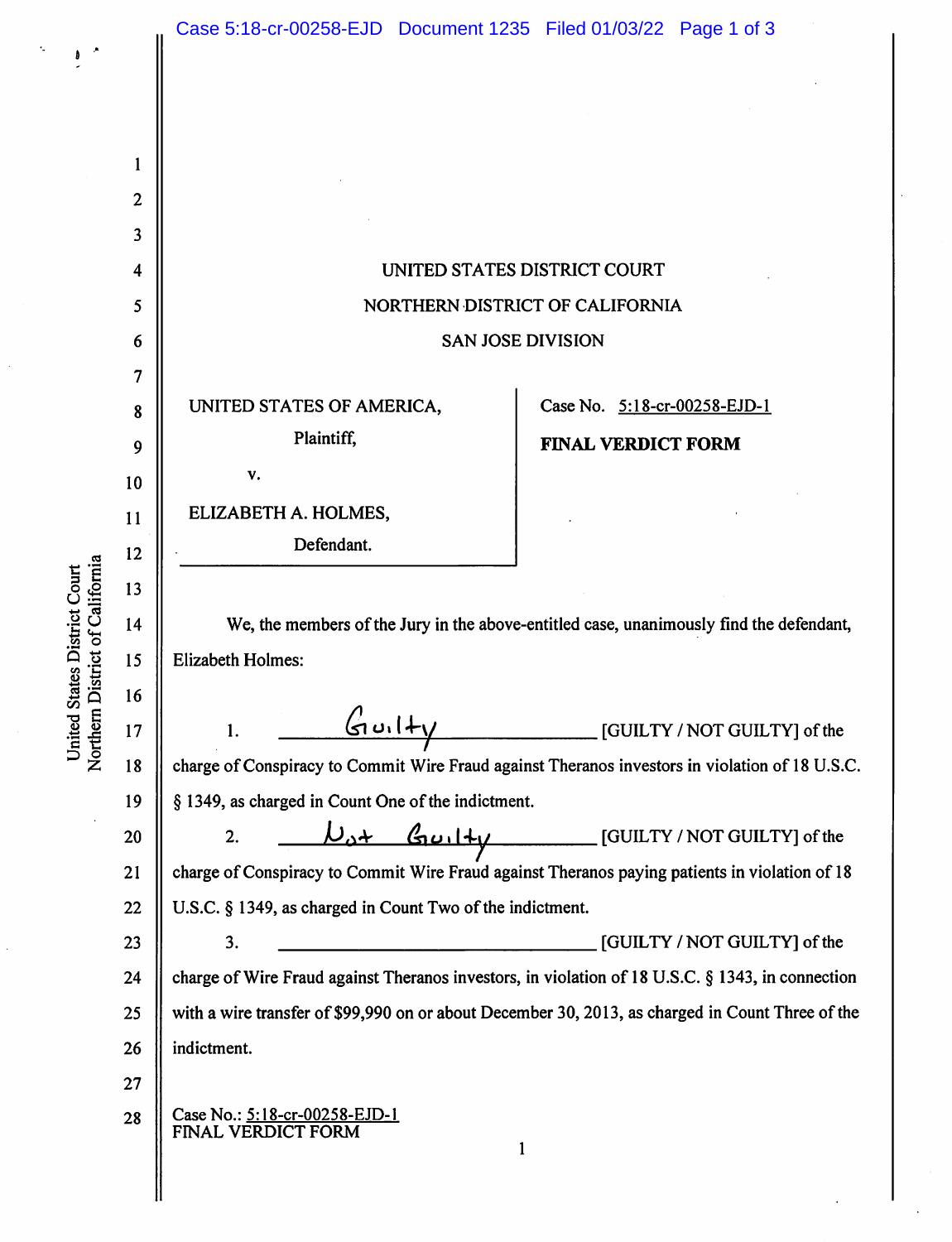| 1            | <u> 1980 - Johann Barn, mars eta inperiodo</u><br>[GUILTY / NOT GUILTY] of the<br>4.                                                                                                                                                                                                                                                                                                                                                                                                   |
|--------------|----------------------------------------------------------------------------------------------------------------------------------------------------------------------------------------------------------------------------------------------------------------------------------------------------------------------------------------------------------------------------------------------------------------------------------------------------------------------------------------|
| $\mathbf{2}$ | charge of Wire Fraud against Theranos investors, in violation of 18 U.S.C. § 1343, in connection                                                                                                                                                                                                                                                                                                                                                                                       |
| 3            | with a wire transfer of \$5,349,900 on or about December 31, 2013, as charged in Count Four of                                                                                                                                                                                                                                                                                                                                                                                         |
| 4            | the indictment.                                                                                                                                                                                                                                                                                                                                                                                                                                                                        |
| 5            | [GUILTY / NOT GUILTY] of the<br>5.                                                                                                                                                                                                                                                                                                                                                                                                                                                     |
| 6            | charge of Wire Fraud against Theranos investors, in violation of 18 U.S.C. § 1343, in connection                                                                                                                                                                                                                                                                                                                                                                                       |
| 7            | with a wire transfer of \$4,875,000 on or about December 31, 2013, as charged in Count Five of                                                                                                                                                                                                                                                                                                                                                                                         |
| 8            | the indictment.                                                                                                                                                                                                                                                                                                                                                                                                                                                                        |
| 9            | [GUILTY / NOT GUILTY] of the<br>6414<br>6.                                                                                                                                                                                                                                                                                                                                                                                                                                             |
| 10           | charge of Wire Fraud against Theranos investors, in violation of 18 U.S.C. § 1343, in connection                                                                                                                                                                                                                                                                                                                                                                                       |
| 11           | with a wire transfer of \$38,336,632 on or about February 6, 2014, as charged in Count Six of the                                                                                                                                                                                                                                                                                                                                                                                      |
| 12           | indictment.                                                                                                                                                                                                                                                                                                                                                                                                                                                                            |
| 13           | $G$ uilty<br>[GUILTY / NOT GUILTY] of the<br>7.                                                                                                                                                                                                                                                                                                                                                                                                                                        |
| 14           | charge of Wire Fraud against Theranos investors, in violation of 18 U.S.C. § 1343, in connection                                                                                                                                                                                                                                                                                                                                                                                       |
| 15           | with a wire transfer of \$99,999,984 on or about October 31, 2014, as charged in Count Seven of                                                                                                                                                                                                                                                                                                                                                                                        |
| 16           | the indictment.                                                                                                                                                                                                                                                                                                                                                                                                                                                                        |
| 17           | Guilty [GUILTY/NOT GUILTY] of the<br>8.                                                                                                                                                                                                                                                                                                                                                                                                                                                |
| 18           | charge of Wire Fraud against Theranos investors, in violation of 18 U.S.C. § 1343, in connection                                                                                                                                                                                                                                                                                                                                                                                       |
| 19           | with a wire transfer of \$5,999,997 on or about October 31, 2014, as charged in Count Eight of the                                                                                                                                                                                                                                                                                                                                                                                     |
| 20           | indictment.                                                                                                                                                                                                                                                                                                                                                                                                                                                                            |
| 21           | Wot Gwilty [GUILTY/NOT GUILTY] of the<br>10.                                                                                                                                                                                                                                                                                                                                                                                                                                           |
| 22           | charge of Wire Fraud against Theranos paying patients, in violation of 18 U.S.C. § 1343, in                                                                                                                                                                                                                                                                                                                                                                                            |
| 23           | connection with a wire transmission of Patient E.T.'s laboratory blood test results on or about May                                                                                                                                                                                                                                                                                                                                                                                    |
| 24           | 11, 2015, as charged in Count Ten of the indictment.                                                                                                                                                                                                                                                                                                                                                                                                                                   |
| 25           | $\mathcal{V}_{\rho}$ $\downarrow$ $\mathcal{G}_{\nu}$ il $\downarrow$ $\downarrow$ $\downarrow$ $\downarrow$ $\downarrow$ $\downarrow$ $\downarrow$ $\downarrow$ $\downarrow$ $\downarrow$ $\downarrow$ $\downarrow$ $\downarrow$ $\downarrow$ $\downarrow$ $\downarrow$ $\downarrow$ $\downarrow$ $\downarrow$ $\downarrow$ $\downarrow$ $\downarrow$ $\downarrow$ $\downarrow$ $\downarrow$ $\downarrow$ $\downarrow$ $\downarrow$ $\downarrow$ $\downarrow$ $\downarrow$ $\$<br>11. |
| 26           | charge of Wire Fraud against Theranos paying patients, in violation of 18 U.S.C. § 1343, in                                                                                                                                                                                                                                                                                                                                                                                            |
| 27           | connection with a wire transmission of Patient M.E.'s laboratory blood test results on or about                                                                                                                                                                                                                                                                                                                                                                                        |
| 28           | Case No.: 5:18-cr-00258-EJD-1<br>FINAL VERDICT FORM                                                                                                                                                                                                                                                                                                                                                                                                                                    |
|              | $\overline{2}$                                                                                                                                                                                                                                                                                                                                                                                                                                                                         |
|              |                                                                                                                                                                                                                                                                                                                                                                                                                                                                                        |

United States District Court<br>Northern District of California

 $\cdot$